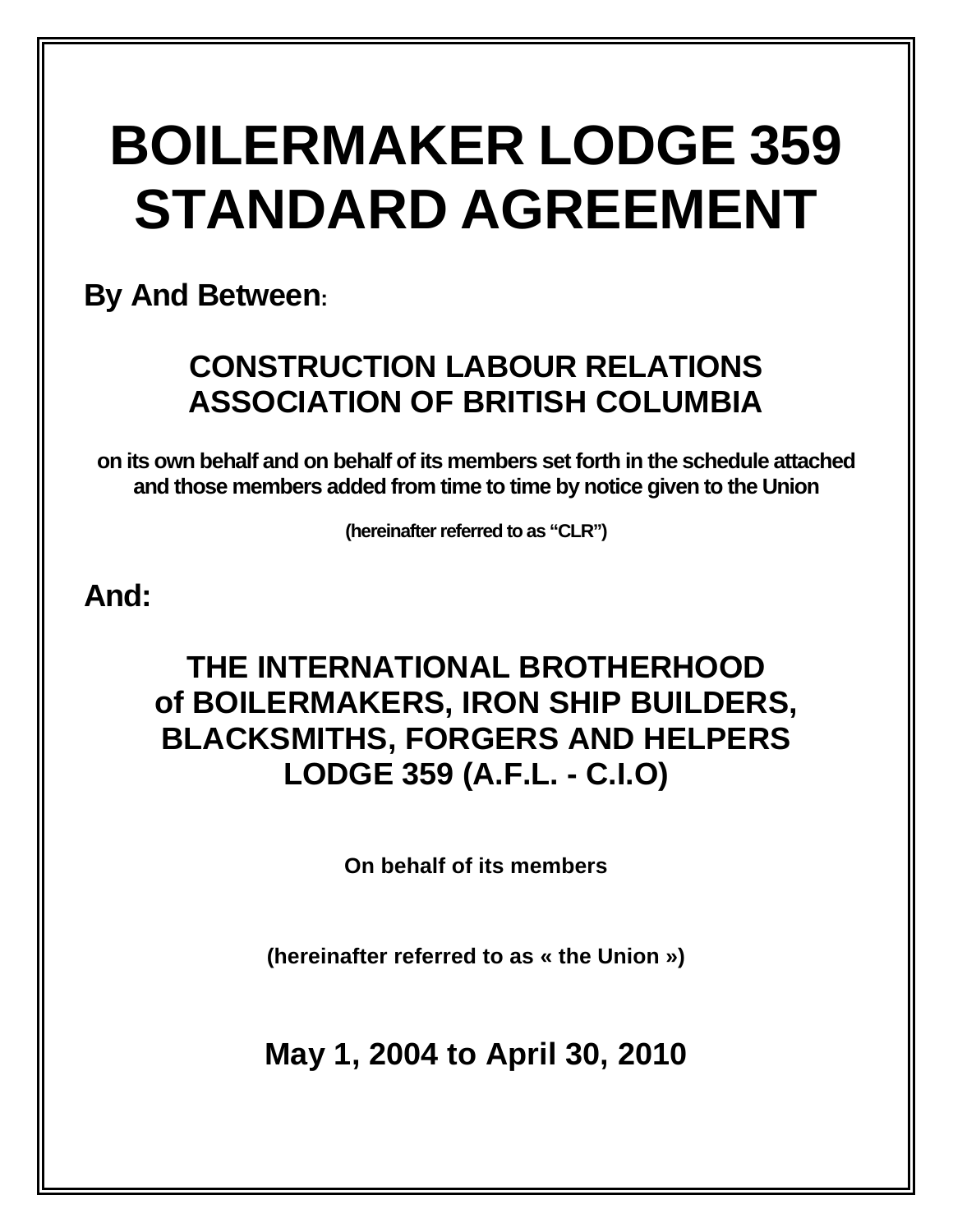# Index

| <b>Article</b> |                          |  |
|----------------|--------------------------|--|
| Article        | $\overline{\phantom{0}}$ |  |
| Article 2      |                          |  |
| Article 3      |                          |  |
| Article 4      |                          |  |
| Article 5      |                          |  |
| Article 6      |                          |  |
| Article 7      |                          |  |
| Article 8      |                          |  |
| Article 9      |                          |  |
| Article        | 10                       |  |
| Article        | 11                       |  |
| Article        | 12                       |  |
| Article        | 13                       |  |
| Article        | 14                       |  |
| Article        | 15                       |  |
| Article        | 16                       |  |
| Article        | 17                       |  |
| Article        | 18                       |  |
| Article        | 19                       |  |
| Article        | 20                       |  |
| Article        | 21                       |  |
| Article        | - 22                     |  |
| Article 23     |                          |  |
| Article 24     |                          |  |
| Article 25     |                          |  |
| Article        | -26                      |  |
| Article        | 27                       |  |
| Article        | -28                      |  |
| Appendix A     |                          |  |
| Appendix B     |                          |  |
| Appendix C     |                          |  |
| Appendix D     |                          |  |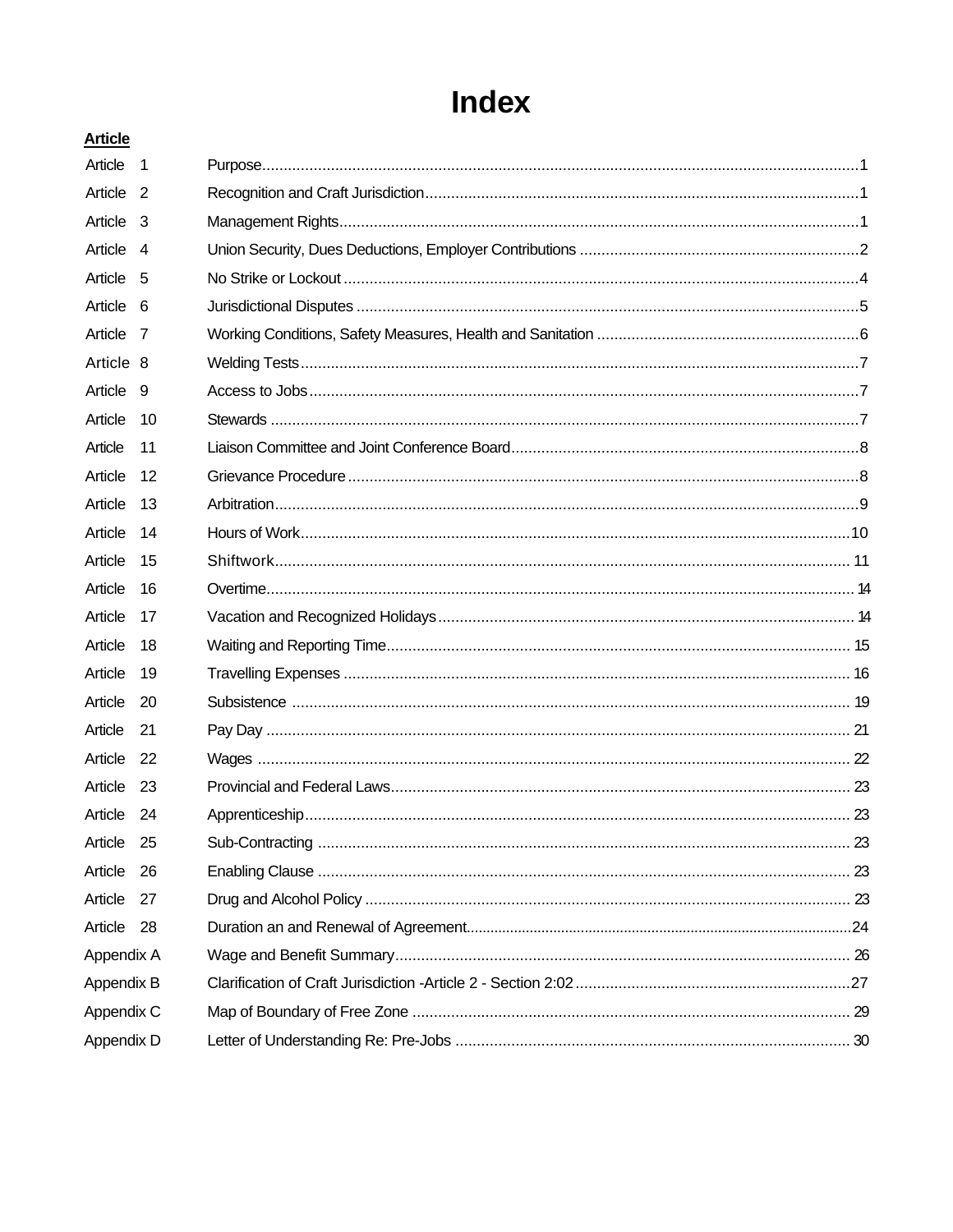#### **ARTICLE 1.00 - PURPOSE**

**1.01** The purpose of this Agreement is to govern wages and working conditions so as to promote orderly harmonious relations between the Employer and his Employees and the Union agrees to cooperate with and assist the Employer in every legitimate way to conduct a successful business, bearing in mind that both parties must give service to the public.

#### **ARTICLE 2.00 - RECOGNITION AND CRAFT JURISDICTION**

- **2.01** The Employer recognizes the Union as the sole collective bargaining agency for General Foremen, Foremen, Journeymen, Apprentices and Pre Apprentices employed on field construction work within the jurisdiction of the Union.
- **2.02** The Employer recognizes the jurisdictional claims of the Union as provided in the Charter Grant issued by the American Federation of Labour to the International Brotherhood of Boilermakers, Iron Ship Builders, Blacksmiths, Forgers and Helpers, it being understood that the claims are subject to trade agreements and final decisions of the A.F.L.-C.I.O. as well as the decisions rendered by the Impartial Jurisdictional Disputes Board.

For the purpose of clarification, the jurisdictional claims of the Union are contained in the Clarification attached hereto.

- **2.03** The Union confirms that the terms and conditions of this Collective Agreement and those matters set out in the Memorandum of Agreement will supersede any terms and conditions set out in Local Lodge 359 By Laws and Referral Rules, and render those Articles of the By Laws and Referral Rules null and void.
- **2.04** "Employees" as used herein means Employees of the Employer engaged in such work in British Columbia and the Yukon Territory.
- **2.05** This Agreement does not apply to work which is performed by the Employer in the Employer's plant or shop.
- **2.06** This Agreement shall not apply to timekeepers, engineers, field office and clerical workers, or to Employees above the rank of General Foreman.
- **2.07** The Union agrees to co-operate with the Employer, in order that the work be conducted in a most expedient manner. It is recognized by the Parties to this Agreement that the work covered, at times, may require the use of qualified Owner's employees.

#### **2.08 Tool Crib Attendant**

When a tool crib is established by an Employer on a job on which his work is predominantly Boilermaker jurisdiction, and an attendant is required, he shall be a member of the Union. The necessity of a tool crib and/or an attendant will be determined by the Employer.

#### **ARTICLE 3.00 - MANAGEMENT RIGHTS**

**3.01** It is the Employer's right to operate and manage its business in all respects in accordance with its responsibilities and commitments. The location of jobs, the choice of equipment, the schedule of installation, the methods and means of installation, are solely and exclusively the responsibility of the Employer.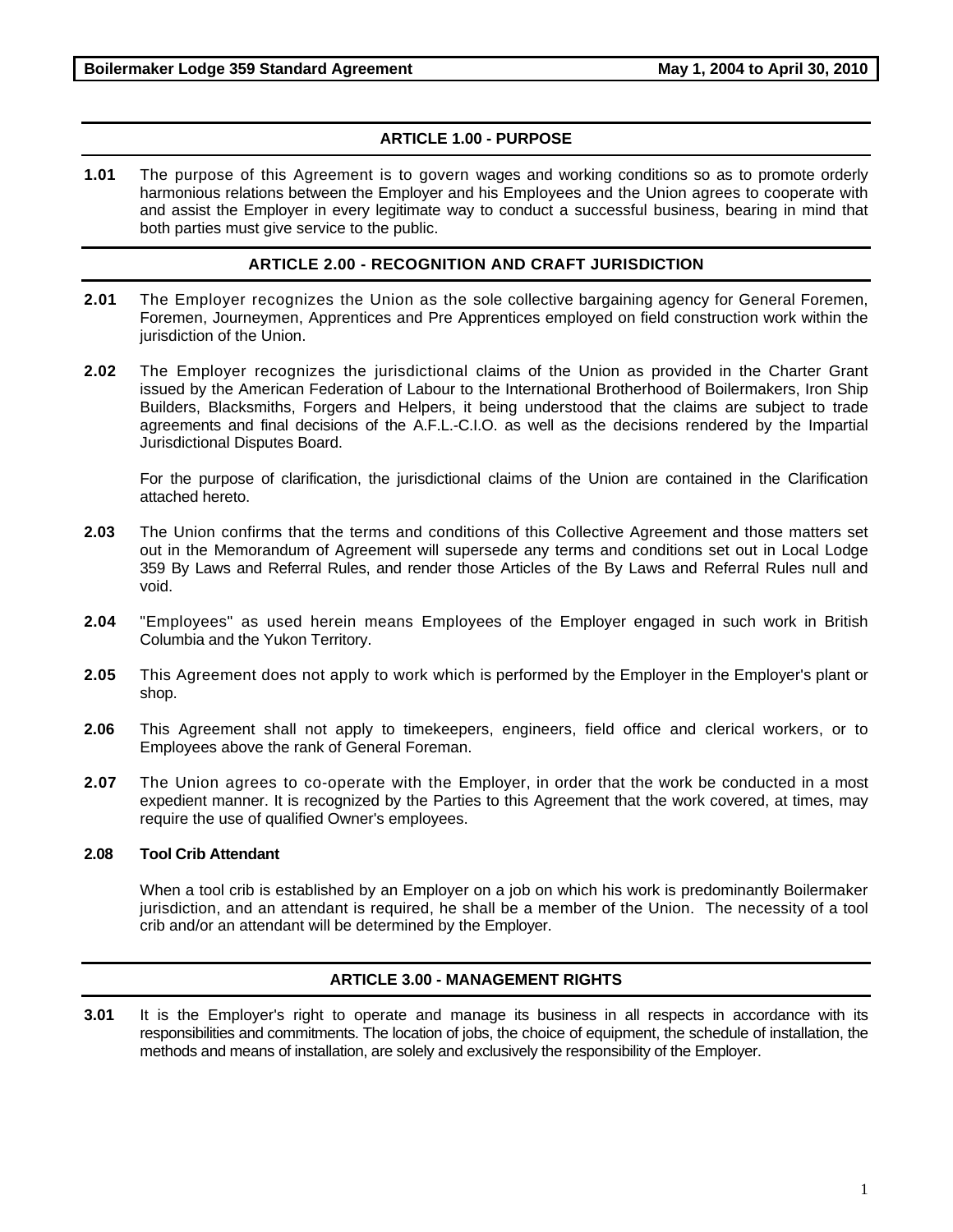- **3.02** The Employer has the right to make and alter, from time to time, rules and regulations to be observed by the Employees, provided that they are not inconsistent with this Agreement.
- **3.03** It is the exclusive function of the Employer to hire, promote, demote, transfer, suspend, layoff, discipline or discharge for just cause, Employees in the bargaining unit, subject to the provisions of this Agreement.

In case of hiring members of the Union, the Employer shall retain the right to name request all Foremen and General Foremen and, in addition, name request fifty percent (50%) of the crew as follows: Union odd numbers including replacements. Employer even numbers including replacements.

- **3.04** When two (2) or more Employees are employed, one (1) or more of the said Employees shall be chosen by the Employer to act as Foreman, and the Employee acting as Foreman shall receive Foreman's wages.
- **3.05** When only one (1) Employee is employed and when the Employer places him in responsible charge of the work being done, he shall receive Foreman's wages, provided that nothing in this Article shall interfere with the usual right to employ a single Employee for the journeyman's work on journeyman's' wages.
- **3.06** All Foremen shall be members in good standing of the Union. THE FOREMAN shall be the only representative of the Employer who may issue instructions to the Employees.

When six (6) or more welders are employed, one (1) welder with the qualifications may be a "working welding foreman".

**3.07** A Boilermaker General Foreman, who shall be a member in good standing of the Union, may be utilized by an Employer whenever he has established this level of supervision of his work on a project or when this level is appropriate to the size and nature of the job as determined by the Employer.

The selection of a Boilermaker General Foreman and the determination and acceptance of his qualifications shall be the sole prerogative of the Employer.

#### **ARTICLE 4.00 - UNION SECURITY, DUES DEDUCTIONS, EMPLOYER CONTRIBUTIONS**

- **4.01** The Employer agrees to employ as Employees, members of the Union in performance of all work within the scope of this Agreement and to continue in his employ, only Employees who are members in good standing with the Union. Except as otherwise provided, all such Employees shall be hired through the Union office, prior to the start of the job.
- **4.02** The Union agrees to furnish competent available workmen to the Employer on request, provided, however, that the Employer shall have the right to determine the competency and qualifications of its Employees and to discharge any Employee for any just and sufficient cause. The Employer shall not discriminate against any Employee by reason of his membership in the Union or his participation in its lawful activities. There shall be mutual co-operation between crew members, such that fitter/riggers and welders assist each other when possible.
- **4.03** After the Employer has requested the Union office to furnish workmen to perform work within the scope of this Agreement and the required number of workmen are not furnished within two (2) working days after the date for which the workmen are requested, the Employer shall have the right to procure and retain, until layoff, but not transfer without the consent of the Union, the required number of workmen from other available sources, provided, however, that such workmen procured from other available sources shall be required by the Employer to join the Union not later than fifteen (15) days after hiring.
- **4.04** Should it be necessary to reduce the working forces on the job, the Employer shall layoff or terminate his Employees in the following sequence: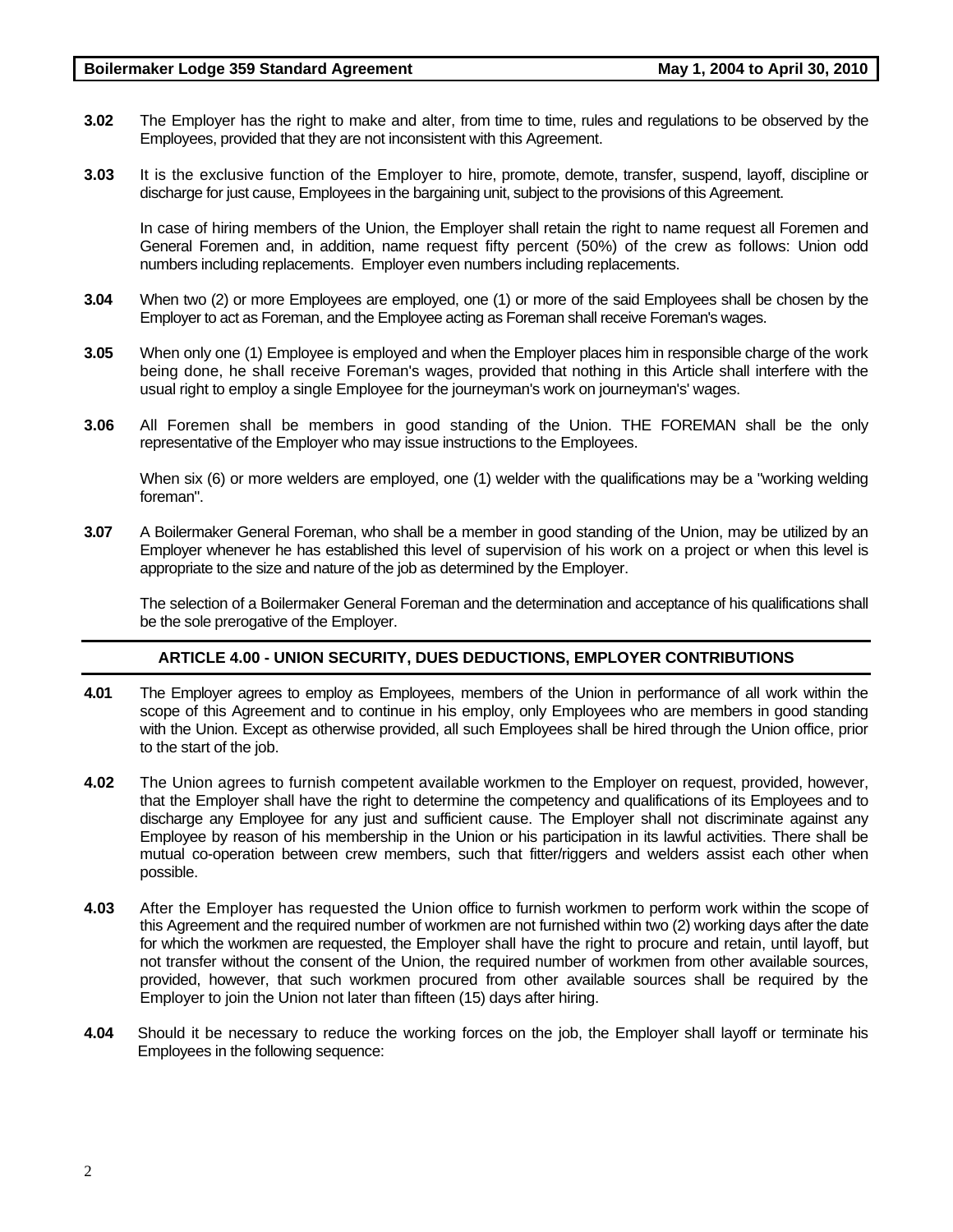- **(a)** Permits
- **(b)** Retired Members
- **(c)** Travel Cards
- **(d)** Probationary Journeymen and Shop Local Lodge Members
- **(e)** Construction Local Lodge Members

Except that consideration must also be given to retain sufficient Employees on each job classification to suit the nature of the work remaining.

- **4.05** Upon receipt of authorization contained on the official Union Dispatch Form signed by the Employee the Employer shall each month deduct from all employees coming within the scope of this Agreement monthly union dues in the amount prescribed by the Union.
- **4.06** In addition to Article 4:05 and upon receipt of authorization, the Employer shall each month deduct four percent (4 %) (or such amount as may be designated by the Union) Field Dues of gross hourly wages (including waiting, reporting and standby time) of all Employees, coming within the scope of this Agreement.

### **4.07 Employer Contributions**

The Employer shall contribute each month, to the following Funds, for each Employee coming within the scope of this Agreement, an amount in cents per hour as set out in Appendix "A", for all hours earned (including waiting, reporting and standby time) by the Employee:

- Boilermaker Lodge 359 Health & Welfare Fund
- Boilermaker Lodge 359 Pension Trust Fund
- Boilermaker Lodge 359 Trade Advancement and
- Apprenticeship Fund
- Boilermaker Promotion Fund
- Boilermaker Lodge 359 Affiliation Fund
- Contract Administration Fund (CLR)
- Jurisdictional Assignment Plan
- Construction Industry Rehabilitation Fund
- Boilermaker National Apprenticeship and Education
- Training Fund
- Bargaining Council Fund (BCBCBTU)

#### **4.08 Payment of Dues Check-Off and Employer Contributions**

Payments must be remitted by the 15th day of the month following the month the deductions and contributions were made together with a list of the names and Social Insurance Numbers of the employees on whose behalf the deductions and contributions are being made, also opposite each name on the list, the figures upon which the deductions and contributions were made shall be shown.

Monthly Union Dues and Field Dues deductions, Apprenticeship and Trade Advancement Fund, Affiliation Fund, National Apprenticeship Fund, Promotion Fund, Contract Administration Fund, Jurisdictional Assignment Plan Fund, Rehabilitation Fund and Bargaining Council Fund (BCBCBTU) contributions shall be remitted directly to the Secretary - Treasurer of the Union, payable to: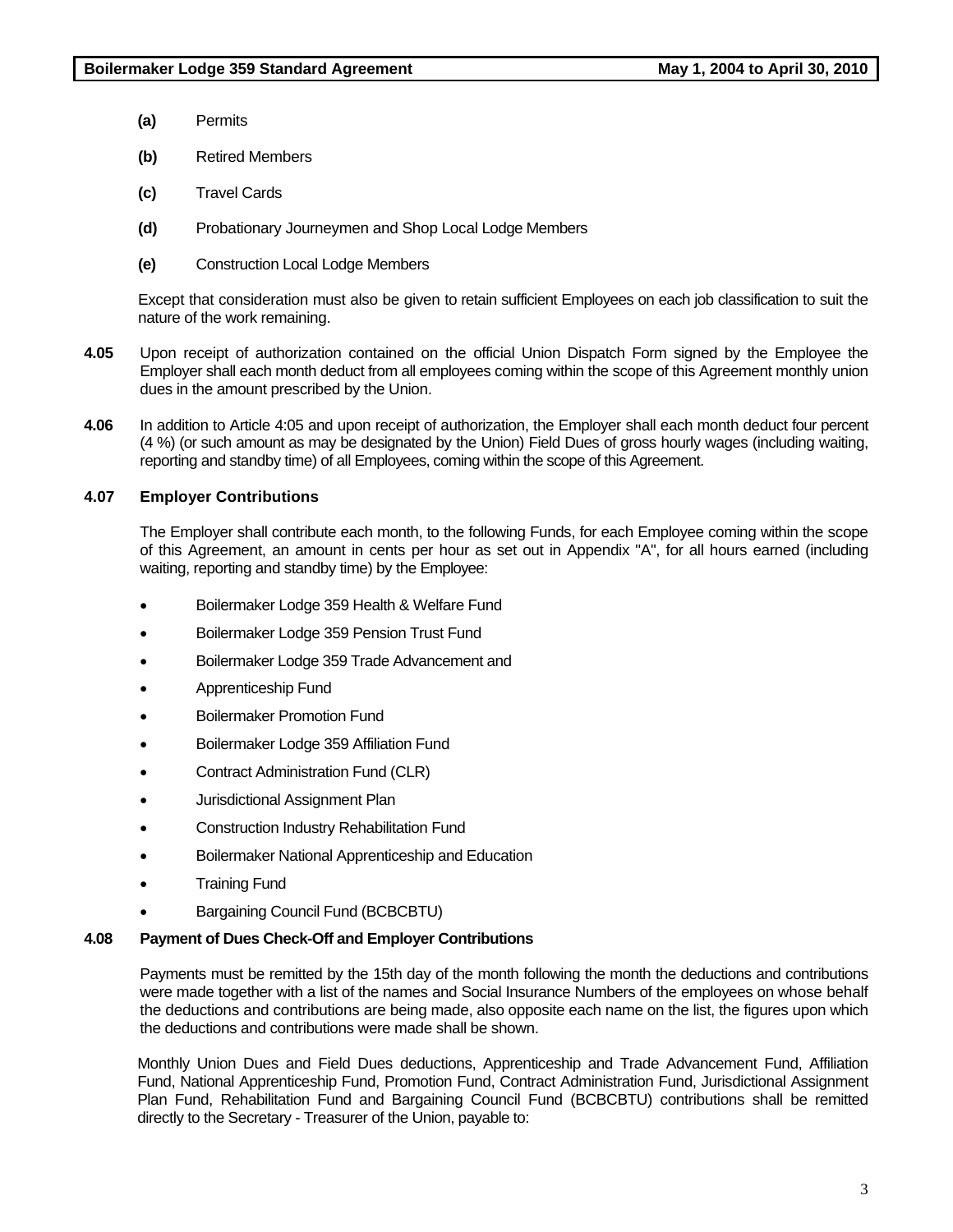BOILERMAKERS LODGE 359 and forwarded to:

The Secretary - Treasurer International Brotherhood of Boilermakers Lodge 359 4514 Dawson Street Burnaby, BC V5C 4C1

The Union will hold the Employer harmless from all liabilities and claims by the employees, Union or its agents other than prompt collection and transmittal of authorized deductions and Employer contributions.

Monthly Employer Contributions to the Boilermaker Health and Welfare Fund, and Pension Fund shall be remitted directly and be payable to:

Boilermakers Lodge 359 Benefit Administration Office 4510 Dawson Street Burnaby, BC V5C 4C1

Monthly Employer Contributions to the National Apprenticeship and Education Training Fund shall be remitted directly and payable to:

Boilermaker Contractors' Association of B.C. Trust Account Boilermaker Lodge 359 Benefit Admin. Office 4510 Dawson Street Burnaby, B.C. V5C 4C1

Delinquent payments, notification, penalties and inspection: The Union and/or Fund Administrators shall advise the Employer in writing of any delinquency. Should the Employer fail to respond within forty-eight (48) hours of receipt of the notification (exclusive of Saturdays, Sundays and Holidays), by either: payment of the delinquency or written reasons for the delinquency which the Union and/or Fund Administrators shall decide as being acceptable or not, there then shall be a ten percent (10%) penalty of the amount of the late payment due.

#### **4.09 Funds: General**

- **(a)** The Apprenticeship and Trade Advancement Fund, Industry Rehabilitation Fund, National Training and Jurisdictional Assignment Plan Fund shall each be controlled by a Board of Trustees consisting of an equal number of Employer Representatives and Union Representatives, who will administer the respective Fund.
- **(b)** The Health and Welfare Fund, and the Pension Fund shall be controlled by a Board of Trustees consisting of Union members. A full time Administrator shall be engaged by the Board of Trustees. The cost of administration of the Funds shall be borne by the respective fund.

# **ARTICLE 5.00 - NO STRIKE OR LOCKOUT**

- **5.01** The Union agrees that there will be no strike or other collective action which will stop or interfere with production, and that if any such collective action should be taken, it will instruct those of its members who participate in such collective action to carry out the provisions of this Agreement and return to work and perform their work in a manner acceptable to the Employer.
- **5.02** The Employer agrees that it will not cause or direct any lockout of employees.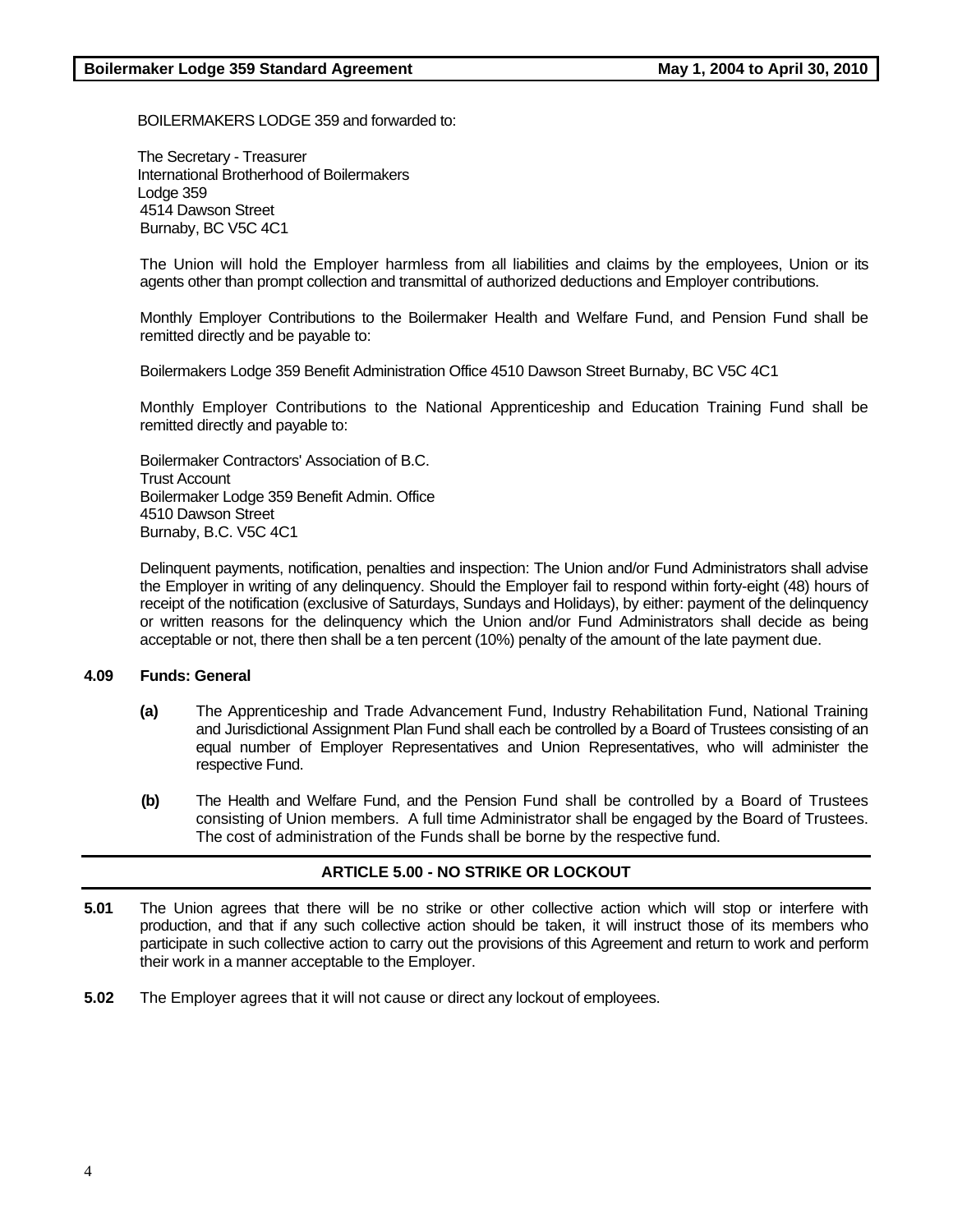# **ARTICLE 6.00 - JURISDICTIONAL DISPUTES**

**6.01** Whenever the Employer has acquired a contract(s), subcontract(s), material and/or equipment assignment which involves work within the jurisdiction of the Union (Article 2:02 of this Agreement) the Employer shall notify the Union and a pre-job conference shall be arranged in the City of Vancouver, B.C. to discuss the work to be performed.

The parties to this Agreement may by mutual agreement decide the practicality of a pre-job conference based on the scope of work to be performed.

Should a dispute arise between the Boilermakers' Union, and any other union which cannot be resolved by the provisions of Article 2:00 (Recognition and Craft Jurisdiction) the Employer shall nevertheless assign the work in accordance with the following procedure:

- **STEP 1:** It shall be the responsibility of the Employer to observe any agreement in force between the Boilermakers' Union, and any other Union, assigning jurisdiction; or
- **STEP 2:** If the nature of the work is such that it is not described in Article 2:02 (Recognition and Craft Jurisdiction) or in any agreement between the Boilermakers' Union, and any other Union, then the prevailing area practice shall determine the work assignment; or
- **STEP 3:** When Steps 1 and 2 are not applicable, the Employer shall assign the work based on a reasonable interpretation of the contesting trades' jurisdiction.
- **STEP 4:** The parties of this Agreement agree to be bound by the Procedural Rules of the Impartial Jurisdictional Disputes Board as entered into by the Building Trades Department of the A.F.L. - C.I.O. and the Jurisdictional Assignment Plan of British Columbia.

Where the Employer makes an assignment of work to another constituent union or local union of the BCBCBTU, which is challenged under the B.C. Jurisdictional Work Assignment Plan (JA Plan), the union will not make any claim or bring any independent action for back pay or any other damages through the Umpire, arbitration or the B.C. Labour Relations Board, unless the union has obtained a ruling from the Umpire in its favour, in which event the union shall be entitled to claim damages through collective agreement arbitration for non-compliance with the Umpire's ruling for the period subsequent to the ruling.

Both parties to this Agreement recognize and will strictly adhere to the Procedural Rules for the Umpire of Jurisdictional Work Assignments in British Columbia and other supplementary rule(s), agreements^) and/or memoranda as may be agreed upon from time to time by Construction Labour Relations Association of British Columbia and the British Columbia and Yukon Territory Building and Construction Trades Council. Should any provision or provisions contained in the above prove to be in violation of any legally effective Federal or Provincial statute; it is agreed that the prime parties to the said agreement will re-negotiate such provisions and all other provisions shall not be effected thereby.

- **(a)** The Employer shall upon request make known his intended work assignment. It is agreed that such intended work assignment shall be determined by the standards contained in the Procedural Rules for the Umpire of Jurisdictional Work Assignments in British Columbia.
- **(b)** The participating Employer Association shall inform their stipulated members, in writing, of their responsibilities for the assignment of work in accordance with the Rules and Regulations of the Plan.
- **(c)** The parties agree that all cases, disputes or controversies involving Jurisdictional disputes and assignments of work shall be resolved as provided in the Procedural Rules and Regulations provided for in the Plan for the Umpire of Jurisdictional Work Assignments in British Columbia. The parties agree that they shall comply with the decisions and awards of the Umpire of Work Assignment established by the Plan.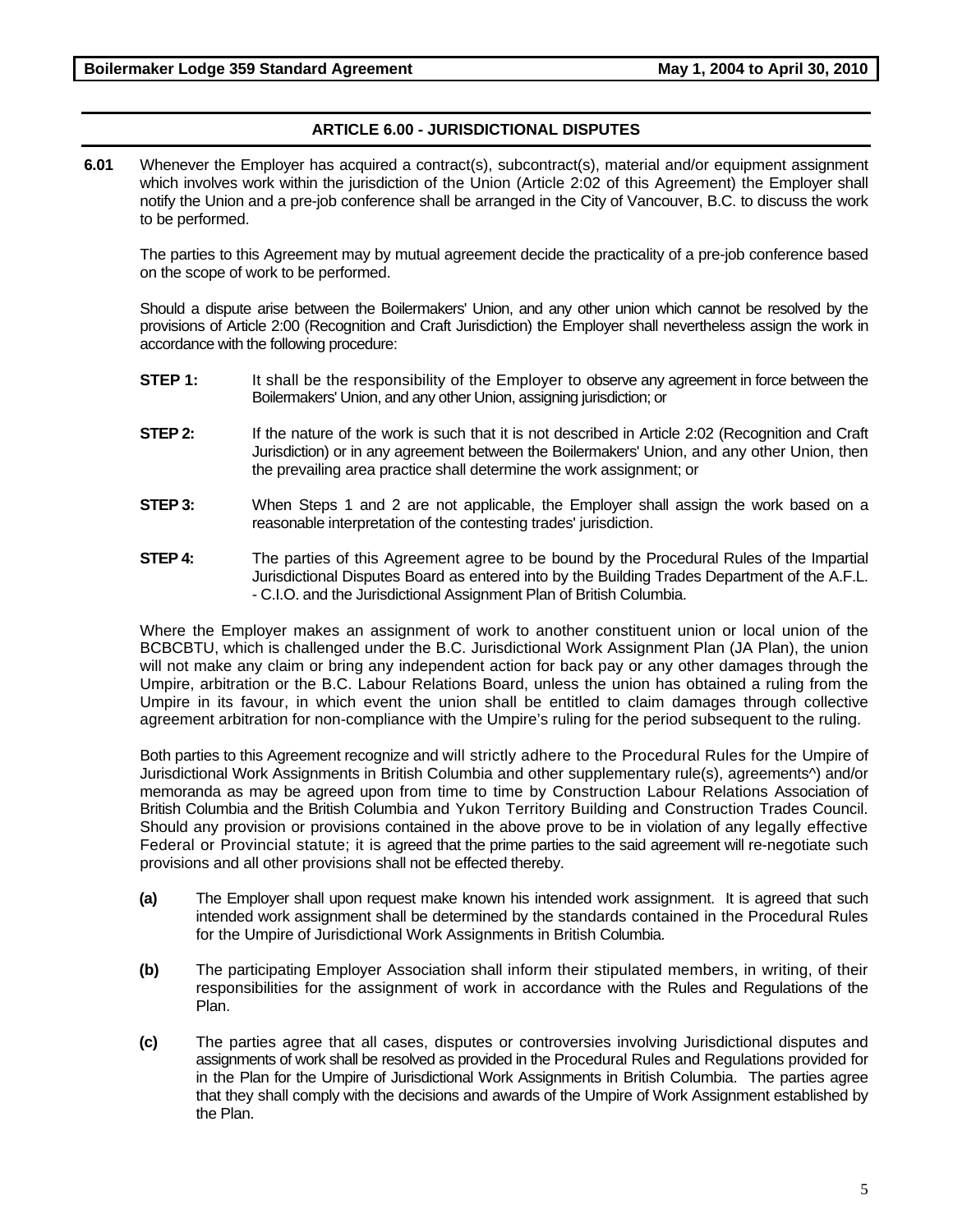**(d)** The Union agrees that the establishment of picket lines and/or the stoppage of work by reason of the Employer's assignment of work are prohibited. No Local Union stipulated to the Plan shall institute or post picket lines for Jurisdictional purposes.

When a Contractor requests submissions from local unions defending Jurisdictional claims, the Union shall be given access to the submissions from the other unions to check their authenticity.

#### **ARTICLE 7.00 - WORKING CONDITIONS, SAFETY MEASURES, HEALTH AND SANITATION**

**7.01** All equipment, tools and material must conform and be utilized in conformity with applicable provincial and/or federal regulation, acts and laws. Employer safety rules and regulations shall be complied with provided they are not inconsistent with the above mentioned.

The welding of staging brackets, lifting lugs, also key plate nuts, clips, etc., used for fitting shall be performed by journeymen-welders only.

- **7.02** Where job and climatic conditions warrant, the Employer shall provide clean and adequately-heated lunch and change room with benches and tables. Areas required for eating and changing shall be kept free of tools and equipment. Personal effects of the employees shall be covered by fire insurance up to the amount of four hundred dollars (\$400.00) in each individual case, such insurance to be paid by the Employer.
- **7.03** The Employer shall supply at no cost to the employee when required by the work he is to perform: safety hats, new sweat bands, new liners, appropriate welding gloves, appropriate working gloves, welding helmets, welding and burning goggles, appropriate welding leathers (i.e. jackets, capes and/or sleeves), non-prescription safety glasses, and leather faced gloves (unless special processes dictate otherwise).

Welders' capes shall be kept available for temporary issue to welders such engaged on work requiring additional protection, such as but not limited to arc-air gouging and overhead welding.

On abnormally dirty and/or corrosive, maintenance, revamp and repair work, in which the employee's clothes may be abnormally or permanently damaged, the Employer shall supply and maintain the necessary protective clothing (including gloves and coveralls where appropriate, particularly on, but not limited to, all corrosive work) at no cost to the employee for all employees covered by this Agreement. On such work, employees shall be allowed 15 minutes wash-up time prior to the conclusion of their shift.

No charge shall be made against the employees for above items which are returned in reasonable condition, or which are lost or damaged beyond the employee's control and are reported immediately.

Such work shall also include special cases of new construction carried out in existing facilities such that the above abnormal conditions are encountered.

- **7.04** The Employer shall provide adequate sanitary facilities on the job for the welfare of his Employees and protection of public health, and these facilities must be provided with toilet tissue, and kept clean, and heated when necessary. Flush toilets will be provided where possible and practical, as determined by the Employer.
- **7.05** The Union agrees to provide the Employer with qualified employees when requested, to perform man watch duties when required and when such man watch is within the Employer's control.

#### **7.06 Handicapped Workmen**

The Employer agrees, subject to prior consultation with the Union, to employ any member on work which suits his physical ability and which is acceptable to the member, this could include but not be limited to tool crib as defined in Article 2:08 of this Agreement. Those who have suffered injury or disability in the trade should be employed when their capabilities are considered suitable, provided workers have the approval of the Workers' Compensation Board.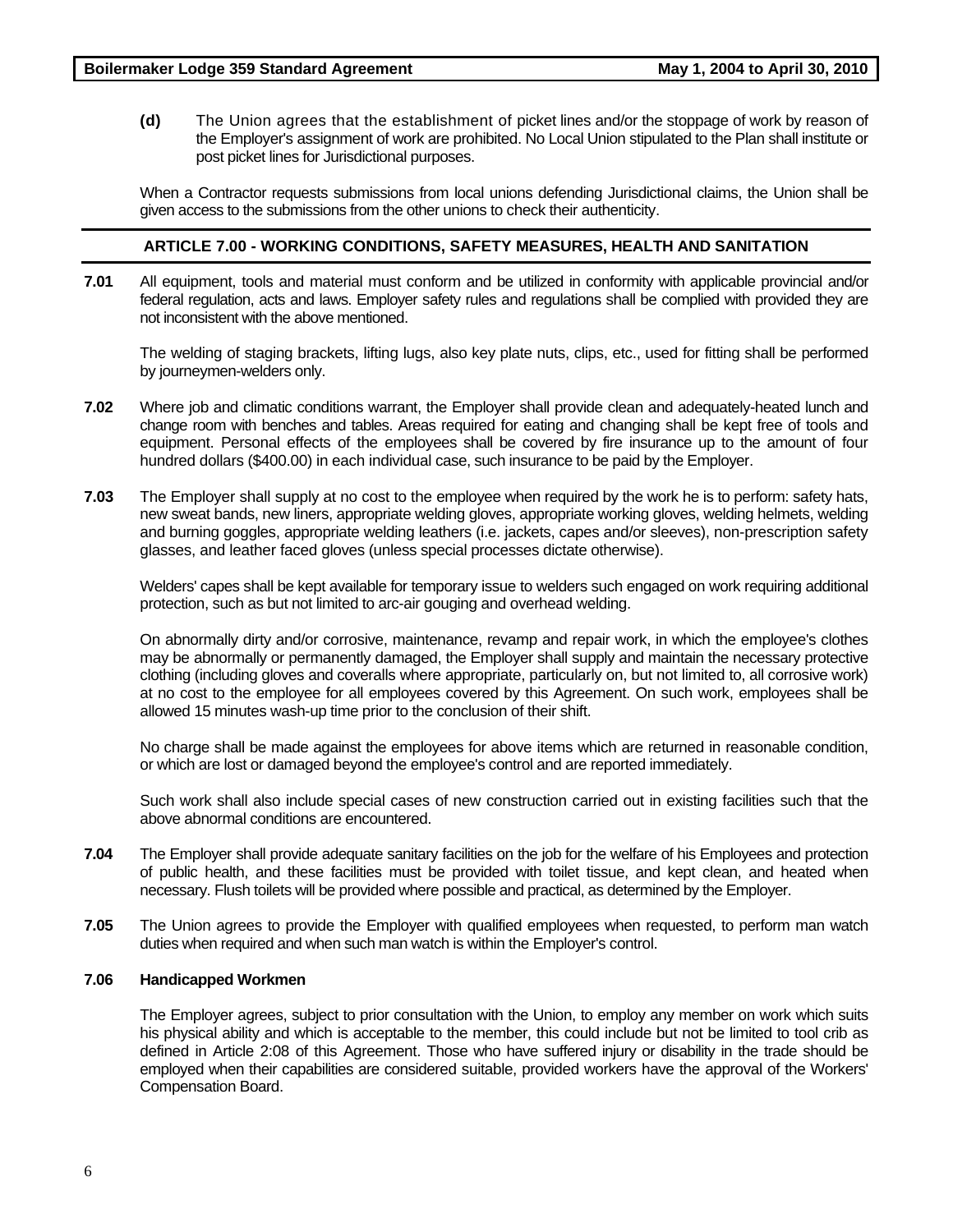#### **7.07 Underground Work**

Special Conditions for underground work are set out in the Memorandum of Agreement.

#### **ARTICLE 8.00 - WELDING TESTS**

- **8.01** All welders are required to carry their welders log book to all projects to which they are dispatched. Any Employee holding a current Provincial Government Welding Certificate of Qualification and/or a Welders Log Book, who is required to take a Provincial Government test, shall be paid for the time required to take the test, including materials and inspector fees.
- **8.02 (a)** Should a private procedure test be required by the Employer, the Employee shall be paid for the time required to take such test.
	- **(b)** When a welder is required to perform a test for an Employer, the Employer shall, on request, make available suitable material to allow a brief period of practice prior to taking the actual test.
	- **(c)** Should an Employee fail a welding test and request to be retested, or be requested by the Employer to perform a second test, such second test shall be conducted on the Employee's own time.

The Employee shall not have the right to refuse a retest if requested by the Employer.

- **8.03** Any welder possessing a current Provincial Government welding certificate of qualification, who is instructed to proceed to take tests, necessitating his having to travel outside of the city limits of the city in which he resides or is employed, shall be reimbursed in an amount necessary to compensate him for travel expenses and subsistence allowance, if applicable.
- **8.04** Welders passing a test will have the results recorded in his welders log book by the Employers representative at the time of the test or prior to completion of the project.
- **8.05** Where a welder is to take a private or provincial test on which the issuance or re-issuance of his certificate will depend, he shall not be required to do so under conditions which would unfairly affect his ability to perform the test.

For other tests, the Employer may prescribe test conditions approximating but not exceeding, conditions which may be encountered on the job.

Welders required to take any test shall be allowed to complete the test.

- **8.06** Any welders who successfully completes the welding test, but fails to report for work as notified, without a bona fide reason acceptable to the Employer, will not be eligible for any payment, including testing time and other allowances, as set out in Article 8.00.
- **8.07** Welding equipment will only be operated by welders.

### **ARTICLE 9.00 -ACCESS TO JOBS**

**9.01** The Employer shall grant to accredited Representatives of the International Brotherhood and Business Manager and Assistant Business Manager of the Local Lodge, access to all jobs insofar as the Employer has the authority to allow such access, provided the Union Representative secures permission from the Employer's senior representative and does not cause employees to neglect their work.

### **ARTICLE 10.00 - STEWARDS**

**10.01** On all jobs, the Business Manager of the Union will designate, or otherwise arrange for, the appointment of a steward from among the qualified working journeymen employees.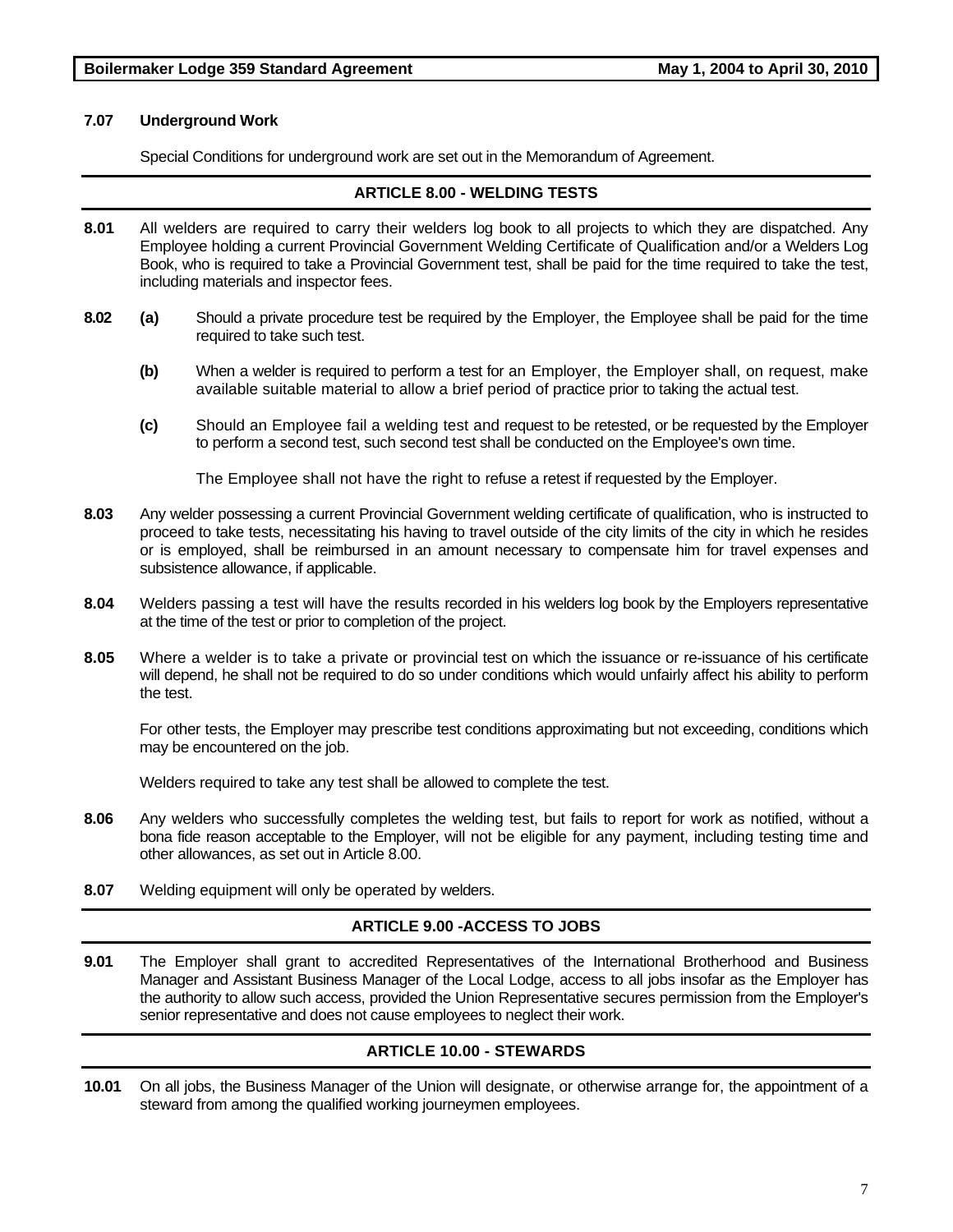- **10.02** It will be his duty to assist the Employer and the Union members, in carrying out the provisions of this Agreement and he will be allowed reasonable time to perform his duties as agreed to by the Employer's representative on the job. When the Employer determines it is necessary to reduce the working forces on the job by layoff, transfer or termination the Job Steward(s) shall receive notice and a list of the employees that will leave the job. Such notice shall be at least two (2) hours prior to the end of the final shift of the employees.
- **10.03** When practical, the Steward shall be retained until the end of the job, provided there is work available for which he is qualified; otherwise the Business Manager or Business Representative of the Union will be notified in time to appoint a successor.
- **10.04** Under no circumstances shall the Job Steward make any arrangements with the General Foreman, Foreman, or Management that will change or conflict in any way with any section or terms of this Agreement.
- **10.05** When any part of a crew is required to perform work on overtime or on bad weather days, and the Steward has been performing the type of work involved during the preceding regular shift, he shall be included in such required overtime or bad weather working time.

### **ARTICLE 11.00 - LIAISON COMMITTEE AND JOINT CONFERENCE BOARD**

#### **11.01 Liaison Committee:**

The Parties agree to have a Liaison Committee consisting of six (6) members, three (3) appointees by C.L.R.A. of B.C. and three (3) appointees by the Union. The terms of reference for the committee shall be to review conflicting language issues, review interpretations and on site problems and make recommendations for consideration and/or approval to the Joint Conference Board.

#### **11.02 Joint Conference Board**

- **(a)** A Joint Conference Board shall be formed which will be equally represented by three (3) members of C.L.R.A., and by three (3) members of Local Lodge 359, who shall meet periodically upon request by either party, at which meetings two (2) members of each party will constitute a quorum; such Board will be empowered on behalf of the respective parties hereto to adjust disputes, grievances, or establish regulations governing the conduct of their members. The Joint Conference Board shall meet at least once during each calendar year or more periodically upon request.
- **(b)** Should, in the opinion of the Parties of this Agreement, certain articles, clauses or conditions as outlined in this Agreement not be working practically in the best interests of both parties, such articles, clauses or conditions will, upon mutual agreement of the Joint Conference Board and consistent with the original intent, be rewritten as Letters of Clarification and/or Understanding which will be attached to this Agreement.

Such letters of Clarification and/or Understanding will be binding on the parties and their members during the term of this Agreement.

#### **ARTICLE 12.00 - GRIEVANCE PROCEDURE**

- **12.01** Grievance as used in this Agreement is an employee and/or an employer complaint or unsatisfied request involving any matter relating to wages, hours or working conditions, including questions of interpretation or application of, or compliance with, the provision of this Agreement.
- **12.02** All grievances shall be presented within ten (10) working days from the date there is evidence of a grievance having occurred. The procedure for the adjustment of a grievance shall be as follows:
	- **STEP1:** Any employee who believes that he has a justifiable complaint may, with the assistance of the Job Steward, discuss the matter with the Foreman.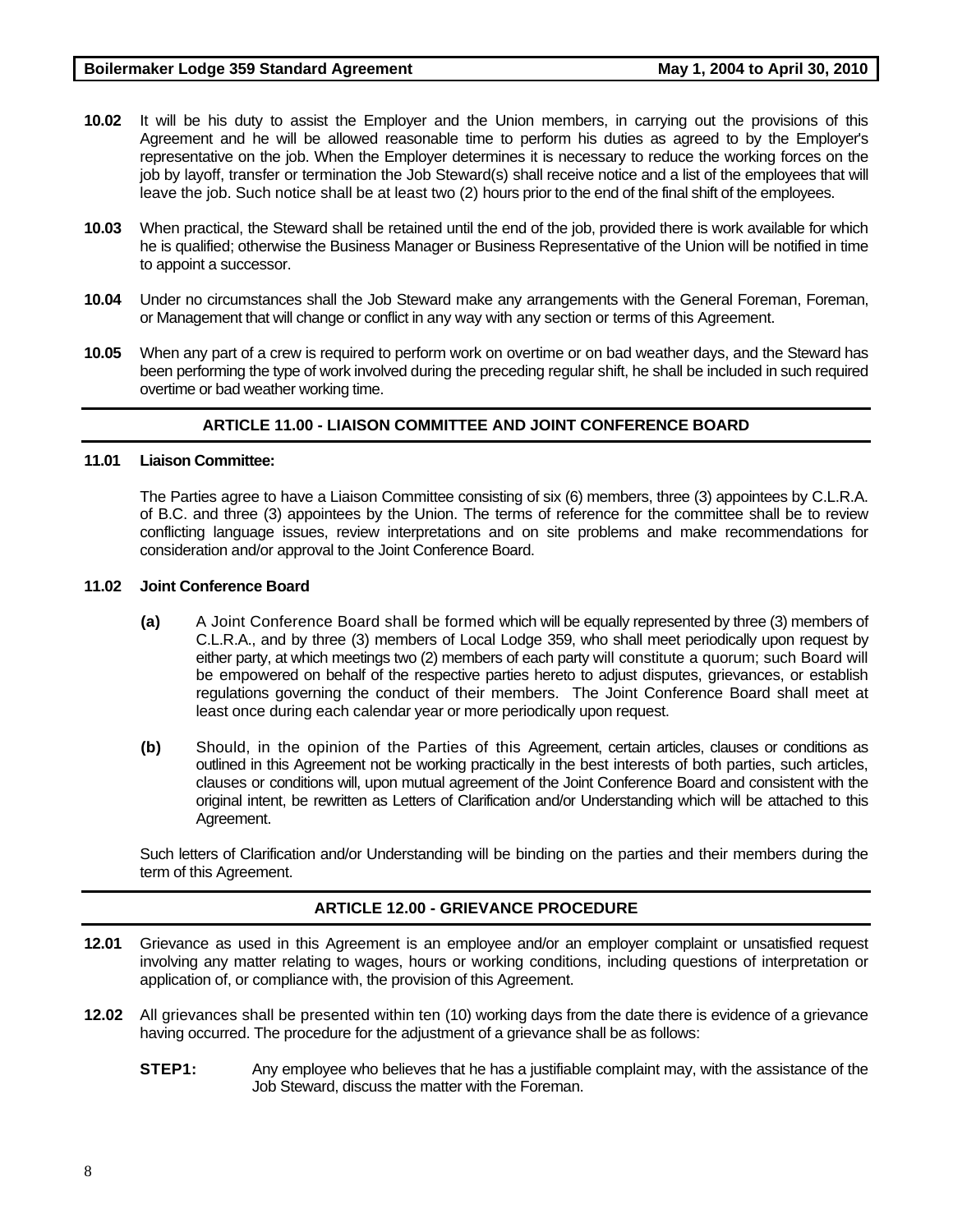- **STEP 2:** Should the employee and Job Steward be dissatisfied with the Foreman's disposition of such complaint, the grievance shall be reduced to writing giving all particulars including the applicable section of the Agreement, before again presenting same to the Foreman or the next level of supervision above the Foreman. The Foreman or next level of supervision shall answer the grievance in writing within ten (10) working days, or at a time mutually agreed upon.
- **STEP 3:** In the case of any dispute or grievance arising that cannot be settled informally by the Employee, Job Steward and Foreman or General Foreman on the project, it will be referred in writing to the representatives of the parties within two (2) working days, or at a time mutually agreed upon. Should the dispute or grievance remain unsettled it will be referred in writing to the Joint Conference Board within two (2) working days and such board shall meet within twenty-four (24) hours if necessary. All time limitations pertaining to disputes or grievances may be extended by mutual agreement of the parties. Failure to reply to the grievance within the agreed time limit shall mean the grievance is conceded.

Grievances not processed from one step to another within ten (10) working days, shall be deemed to be settled on the basis of the last written reply to the Griever.

- **12.03** If any dispute or grievance referred to the Joint Conference Board cannot be settled or otherwise resolved by the Joint Conference Board upon its having been considered by the Joint Conference Board, then either of the parties to the dispute or grievance will be at liberty to refer the dispute of grievance to Arbitration as provided for in Article 13 of this Agreement.
- **12.04** All settlements arrived at under this Section shall be final and binding upon the Employer, the Union and the Employee or group of Employees concerned
- **12.05** The Union or the Employer shall have the right to initiate a group dispute or grievance and a dispute or a grievance of general nature at Step 3 of Section 2, thereby eliminating Steps 1 and 2.

#### **ARTICLE 13.00 -ARBITRATION**

- **13.01** Any difference or disputes between the Employer and the Union, or between the Employer and an employee or employees, relating to the interpretation, application, administration or alleged violation of this Agreement that has not been satisfactorily settled pursuant to this Agreement, shall, upon the written request of either party, which request must be made within fifteen (15) calendar days after the dispute in question has been processed pursuant to Step 3 of Section 2 of the preceding Clause of this Agreement, be submitted to a mutually acceptable Single Arbitrator or an Arbitration Board.
- **13.02** Either party desiring arbitration shall notify the other party in writing of its intention and particulars of the matters in dispute. In the case where an Arbitration Board is to be used, the party initiating the Arbitration shall appoint a member to the Board and notify the other party of such appointment. The party receiving the notice shall, within five (5) days thereafter, appoint a member for the Board and notify the other party of its appointment.
- **13.03** The two (2) Arbitrators so appointed shall confer to select a third person to be Chairman, and failing for three (3) days from the appointment of the second of them to agree upon a person willing to act, either of them may apply to the Minister of Labour to appoint such third member.
- **13.04** The Arbitrator or Arbitration Board shall sit, hear the Parties, settle the term of the question or questions to be arbitrated, and make an award within ten (10) days from the date of appointment, provided that the time may be extended by agreement of the Parties.
- **13.05** The Arbitrator or Arbitration Board shall submit the award in writing to each of the parties. The award shall be final and binding upon the Parties and they shall carry it out forthwith.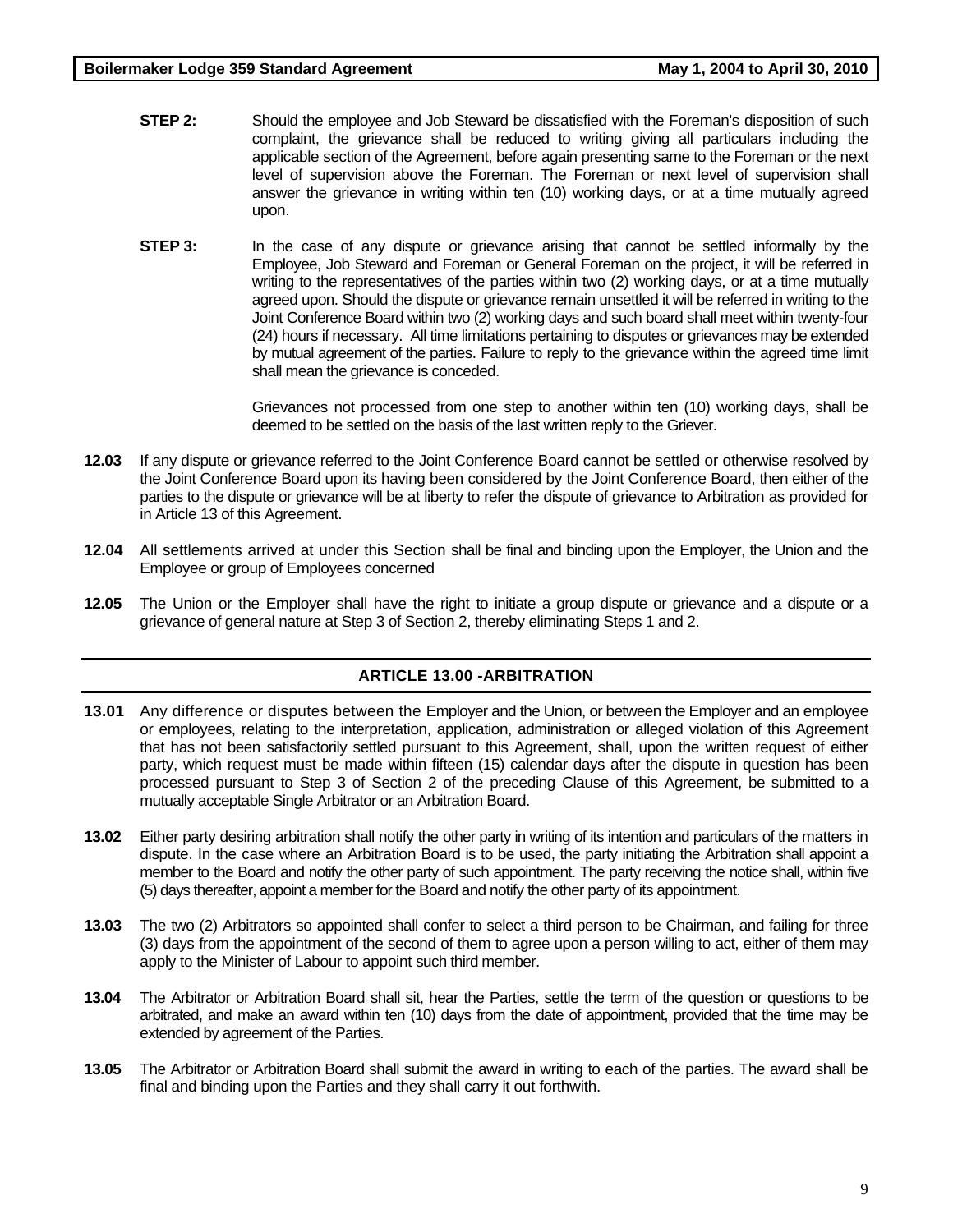**13.06** Each party shall pay its own cost and expense of arbitration. One-half the compensation of the Arbitrator and the stenographer and other expenses of the Arbitrator shall be paid by each party.

#### **ARTICLE 14.00 - HOURS OF WORK**

**14.01** The Employer does not guarantee to provide work to any employee for regularly assigned hours or any other hours, except as provided for in Article 18:00. Eight (8) hours shall constitute a normal day's work. The normal hours of work shall be between the hours of 8:00 a.m. and 5:00 p.m. for an 8 hour day, with one-half or one hour for lunch commencing no later than five hours after work commenced. Forty (40) hours shall constitute a normal week's work, Monday through Friday inclusive.

#### **14.02 Compressed Work Week**

A compressed workweek may be established by the Employer for other than short term shutdown projects where overtime is scheduled. The terms and conditions of such compressed work week shall supersede any/all contrary provisions of this Article.

The Employer may schedule the regular work week in four (4) consecutive ten (10) hour days at straight time rates, provided that the four (4) ten (10) hour days are scheduled during the Monday through Thursday schedule or the Tuesday through Friday period.

Where this option is worked, all hours in excess of ten (10) hours per day, shall be paid for at two (2) times the applicable rate of pay. When a fifth  $(5<sup>th</sup>)$  day is worked, (Friday on the Monday through Thursday schedule or Monday on the Tuesday through Friday schedule) the first ten (10) hours shall be paid at one and one-half (1-1/2) times the applicable rate of pay. All other hours on this compressed work schedule shall be paid at two (2) times the applicable rate of pay.

If the Employer exercises an afternoon or night shift on the compressed work week format, afternoon or night shift premiums will apply.

Where the Monday through Thursday option is worked and a statutory holiday falls on the Friday, the preceding Thursday shall be the observed day off, unless varied by mutual consent. Where the Tuesday through Friday option is worked and a statutory holiday falls on the Monday, the following Tuesday shall be the observed day off, unless varied by mutual consent. When a statutory holiday falls in the work week, the Union and Employer shall mutually agree to the work schedule for that week.

#### **14.03 Starting and Stopping Times**

The starting and stopping times shall be at the tool lock-up or lunchroom. The starting time of the normal hours of work may be varied by up to one (1) hour earlier or later, without penalty or premium, provided eight (8) hours advance notice is given by the Employer to the affected employees, (i.e. during the prior shift).

Subject to the above, by mutual agreement, in writing, between the Business Manager and the Employer, the foregoing starting and quitting times may be changed by further variance to suit job requirements or conditions. If the foregoing starting or quitting times are changed without mutual agreement, except as noted above, applicable overtime rates shall be paid for any time worked before or after the above hours as a result of the change of the times.

#### **14.04 Meal Breaks**

An employee shall not be required to work during his regular lunch break except in emergency or special circumstances, in which case, he will receive a reassigned one-half hour lunch break. If this break falls outside the regular lunch break established on the job, he shall receive an additional allowance of one-half (1/2) hour's pay at straight time rates which shall be in addition to his regular straight time hours.

On out-of-town projects, hot lunches will not be provided, however, hot soup, beverages and sandwiches will be made available. It will be the responsibility of the Employee to take the supplied lunch with him to the work site.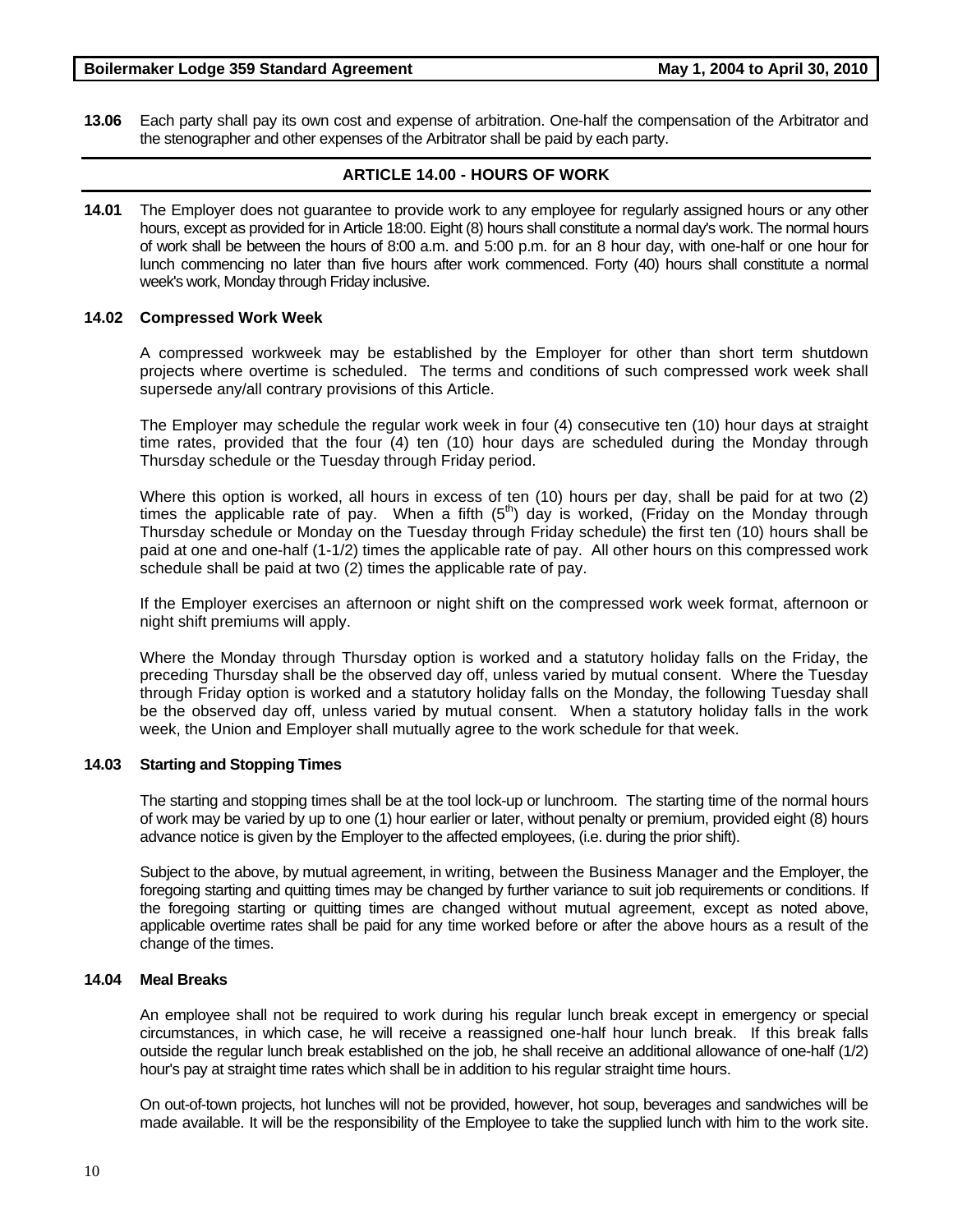Where the work site is within close proximity of the Employee's accommodations, hot lunches may be provided at the discretion of the Employer.

#### **14.05 Rest Breaks**

On a regular shift, two (2) ten (10) minute rest breaks may be taken. On shifts of ten (10) hours, the Employee will be given one fifteen (15) minute rest break in the middle of the first five (5) hours of the shift, and one fifteen (15) minute rest break in the middle of the second five (5) hours of the shift, unless workplace conditions require a variance in the time of either rest break on one or more days. Where work is required beyond ten (10) hours, a second meal break of one-half (1/2) hour will be provided at the end of eight (8) hours, to be paid at straight time rates. If a second meal break is provided, the rest breaks will revert to ten (10) minutes each. All additional meal breaks will be paid at straight time rates.

If unscheduled overtime is worked beyond the normal working day and if the duration of overtime is to exceed one hour then the employee will be allowed a coffee break at the end of the normal shift. Such breaks and a suitable location to be determined by the Employer in consultation with the Job Steward.

These breaks may be staggered, alternated or varied to permit continuous operation where required, by mutual agreement between the Business Manager and the Employer, prior to the start of the project, where possible.

- **14.06** Overtime rates of pay shall apply for Saturday, Sunday and Recognized Holidays, or for hours outside of the regular working hours, as amended by mutual agreement. This shall include waiting, reporting, show up and standby time.
- **14.07** If the scheduled shift is changed, a minimum of eight (8) hours notice shall be given to the affected employees.
- **14.08** Where the normal hours of work are in excess of eight (8) hours per shift, the very last crew remaining on the project may work only eight (8) hours subject to the provisions of Article 18:02. This refers to the completion of the job, not to workers who may be discharged earlier. This must be noted on each order for manpower placed with the union.
- **14.09** On camp jobs, no walking time shall be paid up to 2,500 feet from the work site. Beyond 2,500 feet up to thirty (30) minutes travel each way, the Employer shall supply transportation. Travel time will be paid at prevailing rates for time in excess of thirty (30) minutes.

#### **14.10 Emergency Repair Call-Out**

Where the Employer places an order for the immediate dispatch of a crew to an existing facility, it is considered to be an Emergency Repair Call-Out, for which the employees shall receive an emergency repair call-out allowance of:

| For job sites in the Vancouver Free Zone & Port Moody: | \$75.00  |
|--------------------------------------------------------|----------|
| For all other jobsites:                                | \$150.00 |

In cases of emergency work, where the Employer is unable to contact the Union office, the Employer may commence work and notify the Union office as soon as possible.

### **ARTICLE 15.00 - SHIFT WORK**

#### **15.01 Shift Work**

#### **Scheduling of Shifts**

**(a)** The Employer may schedule an afternoon and/or night shift if/as required.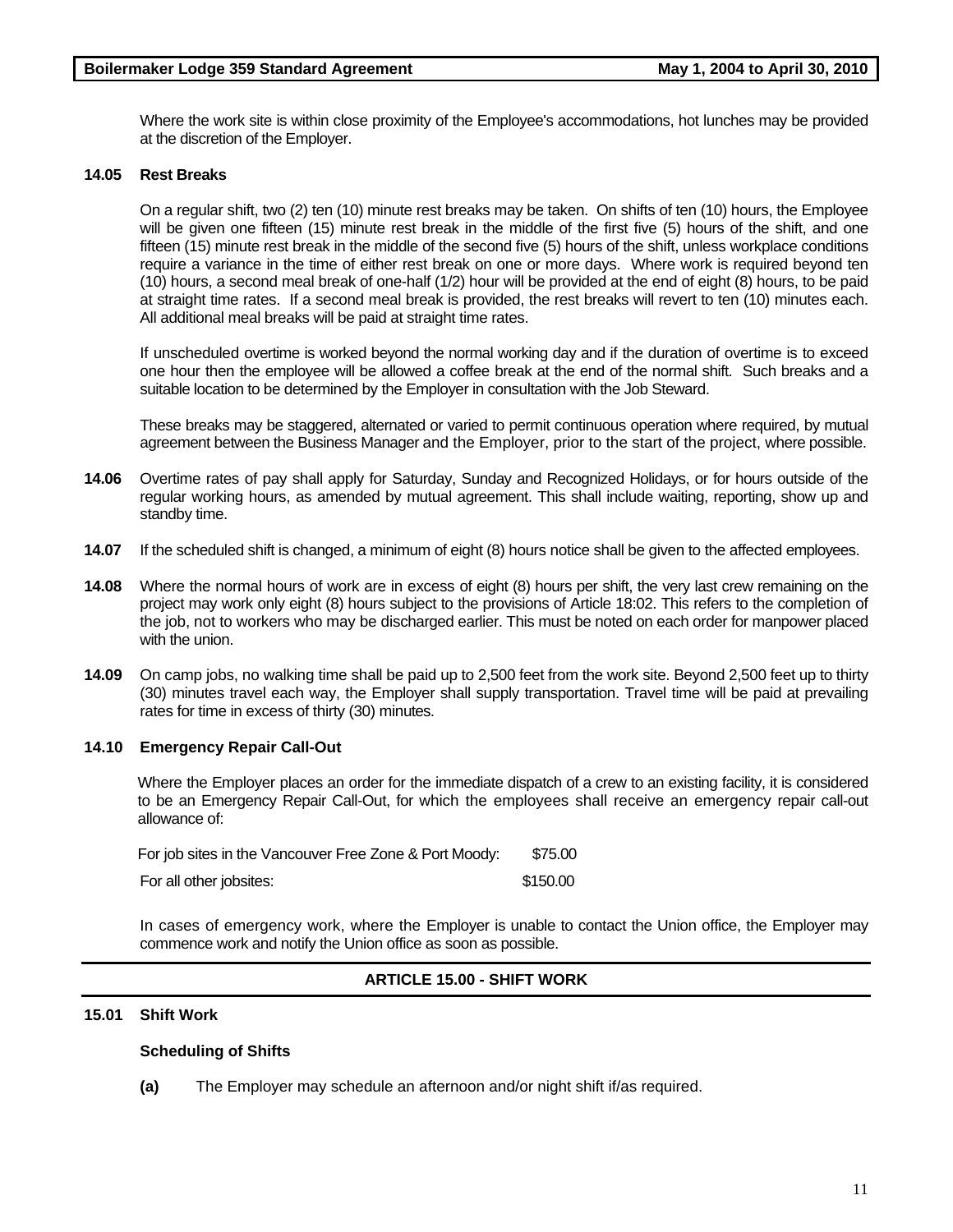- **(b)** One (1) only shift shall be necessary to constitute an afternoon or night shift if Article 14.08 (Emergency Repair Call-Out) provisions are instituted for the work. Notwithstanding this Article, for all other work two (2) consecutive days shall be necessary to constitute an afternoon shift and three (3) consecutive days shall be necessary to constitute a night shift, where these shifts are not maintained for these consecutive working days, all time will be paid at overtime rates.
- **(c)** It shall not be necessary for there to be a day shift in order for there to be an afternoon and/or night shift.

#### **Shift Premiums**

The Employer shall pay a shift premium over and above the otherwise applicable straight time hourly wage rate to any Boilermaker who is employed on an afternoon or night shift. The minimum straight time hourly wage rate applicable for all other Employee classifications shall be recalculated accordingly. Such shift premium shall be paid in accordance with the following schedule.

Day Shift: No shift premium Afternoon Shift: Six dollars (\$6.00) per hour worked on any shift which commences between 3:30 pm and 8:30 pm. Second and subsequent meal breaks are not considered to be hours worked. Night Shift: Six dollars (\$6.00) per hour worked on any shift which commences between 8:30 pm and before 1:01 am. Second and subsequent meal breaks are not considered to be hours worked.

Notwithstanding any contrary interpretation of the foregoing schedule, a shift commencing at 3:30 pm shall be deemed to be an afternoon shift and a shift commencing at 8:30 pm shall be deemed to be a night shift. Overtime on afternoon and night shifts shall be payable for all hours of work performed in excess of eight (8) hours per shift. These shift premiums will not be paid for Saturday, Sunday or Statutory Holidays.

For the purpose of clarification and to define Saturday and Sunday work, the work shall be deemed to commence at the starting time of the regular day shift on Monday morning.

- **15.02** For the purpose of defining the shifts, the first shift shall be the day shift which commences at 8:00 a.m. The starting time may be varied by the Employer up to one (1) hour, earlier or later, without penalty or premium, provided eight (8) hours advance notice is given to the affected employees. Any further variance of starting time may be varied by mutual agreement with the Union to suit job requirements. The second shift shall be the afternoon shift and shall follow the first shift. The third shift shall be the night shift and shall follow the second shift.
- **15.03** When an employee is required to return to work without an eight (8) hour break, all work performed shall be paid at double (2) the regular hour rate, until such time as the employee receives an eight (8) hour break. It is the intent of this clause that no employee shall lose pay on a normal shift due to taking the required eight (8) hour break. (Example: Day Shift works to 2:00 a.m., has 8 hours off and returns at 10:00 a.m. for a shift which normally commenced at 8:00 a.m. He is paid from 8:00 a.m. onwards).
- **15.04** Shift Appendix "A"

| Day Shift                            |                            | <b>Straight Time</b> |  |  |
|--------------------------------------|----------------------------|----------------------|--|--|
| Commence                             | @ 8:00 a.m. to 12:00 noon  | 4.0 hr               |  |  |
| Meal                                 | @ 12:00 noon to 12:30 p.m. | 0.0 hr               |  |  |
| Commence                             | @ 12:30 p.m. to 4:30 p.m.  | 4.0 hr               |  |  |
| Tatal Obscure students that a series |                            |                      |  |  |

Total = 8 hours straight time pay.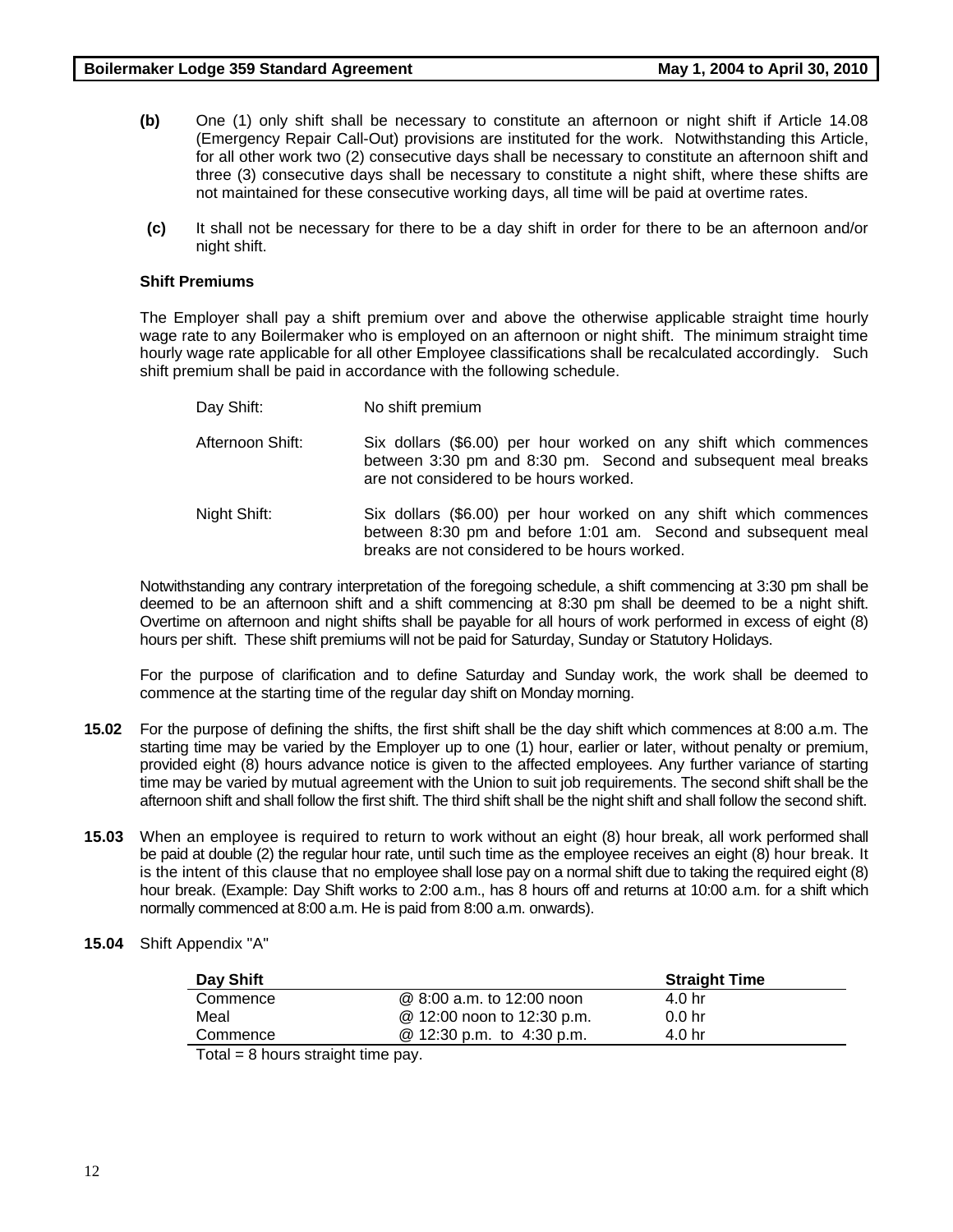# **Afternoon Shift**

| ARTHUM DINE                                                                                |                           |                   |  |  |
|--------------------------------------------------------------------------------------------|---------------------------|-------------------|--|--|
| Commence                                                                                   | @ 4:30 p.m. to 8:30 p.m.  | 4.0 hr            |  |  |
| Meal                                                                                       | @ 8:30 p.m. to 9:00 p.m.  | 0.0 <sub>hr</sub> |  |  |
| Commence                                                                                   | @ 9:00 p.m. to 12:30 a.m. | 3.5 <sub>hr</sub> |  |  |
| Total 7 $\frac{1}{2}$ hrs + $\frac{1}{2}$ hr Shift Differential = 8 hrs straight time pay. |                           |                   |  |  |

# **Night Shift**

| Commence | @ 12:30 a.m. to 4:00 a.m.                                                                                                                                                                                                     | 3.5 <sub>hr</sub> |  |
|----------|-------------------------------------------------------------------------------------------------------------------------------------------------------------------------------------------------------------------------------|-------------------|--|
| Meal     | $\omega$ 4:00 a.m. to 4:30 a.m.                                                                                                                                                                                               | 0.0 <sub>hr</sub> |  |
| Commence | $@4:30$ a.m. to 8:00 a.m.                                                                                                                                                                                                     | 3.5 <sub>hr</sub> |  |
|          | - The distribution of a distribution of the Microsoft Article and an additional control of the Microsoft Communication of the United States and Communication of the United States and Communication of the United States and |                   |  |

Total 7 hours  $+1$  hour Shift Differential = 8 hours straight time pay

#### **15.05** Shift Appendix "B"

# **One or Two Nine Hour Shifts**

| <b>1st Shift</b> |                                                      | <b>Straight</b>   | $1 - 1/2$          | <b>Double</b> |
|------------------|------------------------------------------------------|-------------------|--------------------|---------------|
| Commence         | @ 8:00 a.m. to 12:30 p.m.                            | 4.5 hr            |                    |               |
| Meal             | @ 12:30 p.m. to 1:00 p.m.                            | 0.0 <sub>hr</sub> |                    |               |
| Commence         | @ 1:00 p.m. to 5:30 p.m.                             | 3.5 hr            | 1.0 <sub>hr.</sub> |               |
|                  | TOTAL 8 hours $+$ 1 hour $@$ 1-1/2 times = 9.5 hours |                   |                    |               |

# **2nd Shift**

| Commence                                                                                  | @ 5:30 p.m. to 10:00 p.m.  | 4.5 hr            |                   |  |  |
|-------------------------------------------------------------------------------------------|----------------------------|-------------------|-------------------|--|--|
| Meal                                                                                      | @ 10:00 p.m. to 10:30 p.m. | 0.0 <sub>hr</sub> |                   |  |  |
| Commence                                                                                  | @ 10:30 p.m. to 3:00 a.m   | .3.5 hr           | 1.0 <sub>hr</sub> |  |  |
| TOTAL 8 hours + 1 hour $@1-1/2$ times = 9.5 hours + \$6.00 per hour premium for each hour |                            |                   |                   |  |  |
| worked                                                                                    |                            |                   |                   |  |  |

#### **15.06** Shift Appendix "C"

#### **One or Two Ten Hour Shifts**

| <b>1st Shift</b> |                                                      | <b>Straight</b>   | $1 - 1/2$         | <b>Double</b> |
|------------------|------------------------------------------------------|-------------------|-------------------|---------------|
| Commence         | @ 8:00 a.m. to 1:00 p.m.                             | 5.0 <sub>hr</sub> |                   |               |
| Meal             | @ 1:00 p.m. to 1:30 p.m.                             | 0.0 <sub>hr</sub> |                   |               |
| Commence         | @ 1:30 p.m. to 6:30 p.m.                             | 3.0 <sub>hr</sub> | 2.0 <sub>hr</sub> |               |
|                  | Total 8 hours $+ 2$ hours $@ 1-1/2$ times = 11 hours |                   |                   |               |

# **2nd Shift**

| <i>L</i> IIU VIIII |                                                                                              |                   |                   |
|--------------------|----------------------------------------------------------------------------------------------|-------------------|-------------------|
| Commence           | @ 6:30 p.m. to 11:30 p.m.                                                                    | .5.0 hr           |                   |
| Meal               | @ 11:30 p.m. to 12:00 mid.                                                                   | 0.0 <sub>hr</sub> |                   |
| Commence           | @ 12:00 a.m. to 5:00 a.m.                                                                    | 3.0 <sub>hr</sub> | 2.0 <sub>hr</sub> |
|                    | Tatel Q bys + Q bys @ A A /Q times A A bough + C QQ par bought in the fax saak bought with a |                   |                   |

Total 8 hrs + 2 hrs  $@$  1-1/2 times = 11 hours + \$6.00 per hour premium for each hour worked

#### **15.06** Shift Appendix "C"

#### **One or Two Eleven Hour Shifts**

| <b>1st Shift</b> |                               | <b>Straight</b>   | $1 - 1/2$         | <b>Double</b> |
|------------------|-------------------------------|-------------------|-------------------|---------------|
| Commence         | @ 8:00 a.m. to 1:00 p.m. noon | 5.0 <sub>hr</sub> |                   |               |
| 1st Meal         | @ 1:00 p.m. to 1:30 p.m.      | 0.0 <sub>hr</sub> |                   |               |
| Commence         | @ 1:30 p.m. to 6:30 p.m.      | 3.0 <sub>hr</sub> | 2.0 <sub>hr</sub> |               |
| 2nd Meal         | @ 6:30 p.m. to 7:00 p.m.      | $0.5$ hr          |                   |               |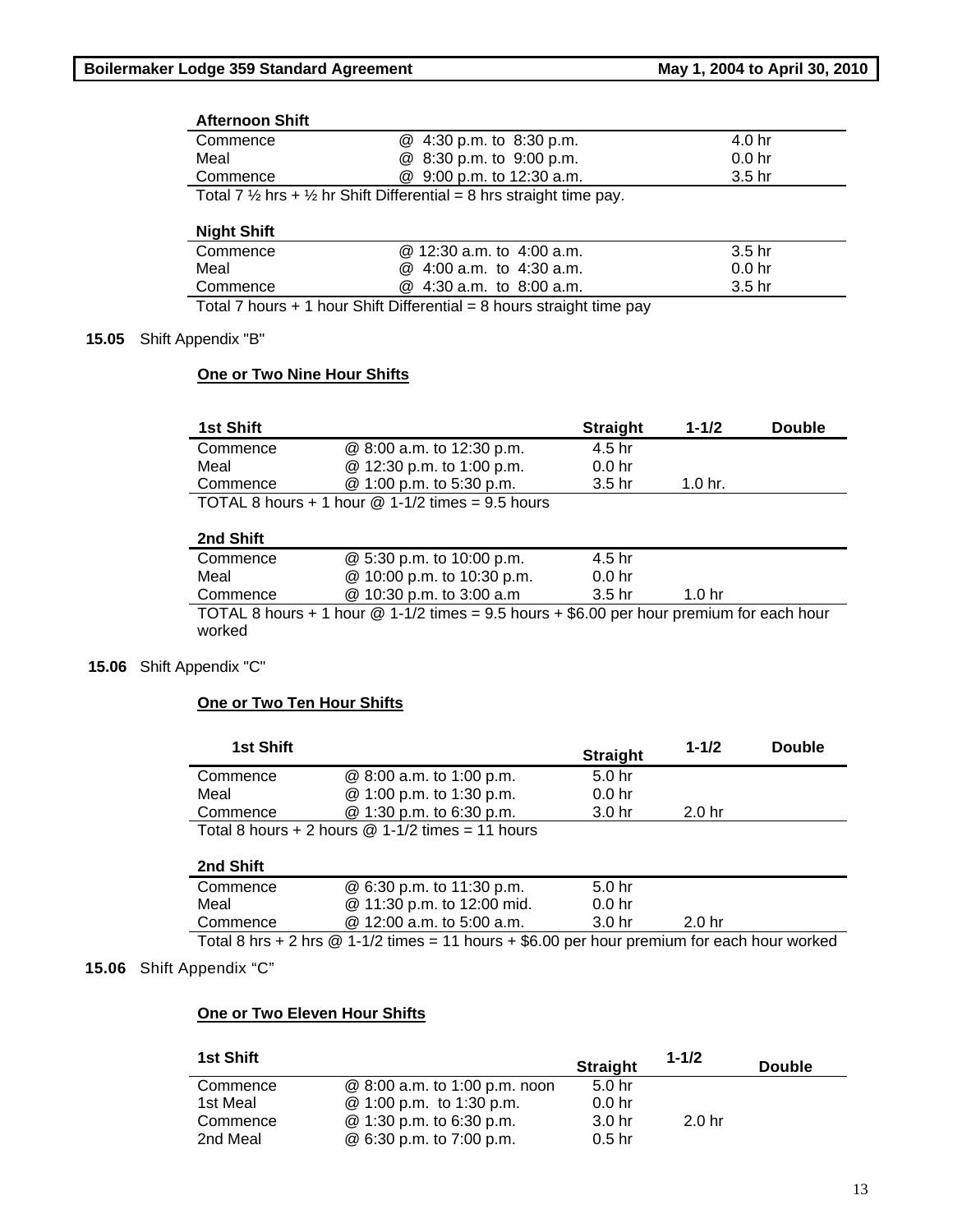| Boilermaker Lodge 359 Standard Agreement |                                                                                                 | May 1, 2004 to April 30, 2010 |                   |                   |
|------------------------------------------|-------------------------------------------------------------------------------------------------|-------------------------------|-------------------|-------------------|
| Commence                                 | @ 7:00 p.m. to 8:00 p.m.                                                                        | 0.0 <sub>hr</sub>             |                   | 1.0 <sub>hr</sub> |
|                                          | Total 8.5 hrs + 2 hrs $@ 1-1/2$ times + 1 hr $@ 2$ times = 13.5 hours                           |                               |                   |                   |
| 2nd Shift                                |                                                                                                 |                               |                   |                   |
| Commence                                 | @ 8:00 p.m. to 1:00 a.m.                                                                        | 5.0 <sub>hr</sub>             |                   |                   |
| 1st Meal                                 | $@1:00a.m.$ to 1:30 a.m.                                                                        | 0.0 <sub>hr</sub>             |                   |                   |
| Commence                                 | $@1:30$ a.m. to 6:30 a.m.                                                                       | 3.0 <sub>hr</sub>             | 2.0 <sub>hr</sub> |                   |
| 2nd Meal                                 | $@6:30a.m.$ to 7:00 a.m.                                                                        | 0.5 <sub>hr</sub>             |                   |                   |
| Commence                                 | @ 7:00 a.m. to 8:00 a.m.                                                                        | 0.0 <sub>hr</sub>             |                   | 1.0 <sub>hr</sub> |
|                                          | Total 8.5 hrs + 2 hrs $@$ 1-1/2 times + 1 hr $@$ 2 times = 13.5 hours + \$6.00 per hour premium |                               |                   |                   |
| for each hour worked                     |                                                                                                 |                               |                   |                   |
|                                          |                                                                                                 |                               |                   |                   |

#### **ARTICLE 16.00 - OVERTIME**

- **16.01 (a**) When an employee is required to work in excess of the regular hours, Monday through Friday inclusive, he shall be paid overtime at the rate of time and one-half (1-1/2) the regular hourly rate for the first two (2) hours of overtime. All additional hours shall be paid at double (2) the regular hourly rate.
	- **(b)** Work performed on Saturday, Sunday and Recognized Holidays shall be paid at double (2) the regular hourly rate. Refer to the Overall Memorandum of Settlement for the exception for nonindustrial projects. This exception does not prejudice the Union position as to the nature of work performed under this collective agreement.
	- **(c)** While it is recognized that there may be an occasional need to work unscheduled overtime, such overtime will be done only when absolutely necessary. Every effort will be made by the Employer to spread the unscheduled overtime amongst the total crew(s). The Union will be contacted of unscheduled overtime should it occur a second consecutive time.
- **16.02** When an employee works more than ten (10) hours, a free meal (hot when possible) and beverage will be provided by the Employer immediately after the conclusion of 10 hours, and at each four (4) hour interval thereafter. The employee shall be allowed a thirty (30) minute meal break and shall be compensated at the straight time rate of pay. Where this is impractical, a meal allowance of twenty-five dollars (\$25.00) plus one half hour of straight time wages will be paid for all employees including those receiving any form of subsistence. At his option, the Employer may advance the meal break to the conclusion of the normal working hours or any time between then and the conclusion of the ten (10) hours.

On scheduled overtime, the foregoing may be changed by mutual consent of the Business Manager and the Employer.

### **ARTICLE 17.00 - VACATION AND RECOGNIZED HOLIDAYS**

- **17.01 (a)** Every employee covered by this Agreement, shall receive fourteen (14) recognized holidays with pay, which shall be calculated at six percent (6%) of his gross earnings and shall be paid to the employee on the regular weekly pay cheque.
	- **(b)** Every employee covered by this Agreement shall receive a Vacation Allowance which shall be calculated at six percent (6%) of his gross earnings and shall be paid to the Employee on the regular weekly pay cheque.
	- **(c)** Vacation and Recognized Holiday pay shall be combined and shall be accrued at the rate of twelve percent (12%) of gross earnings.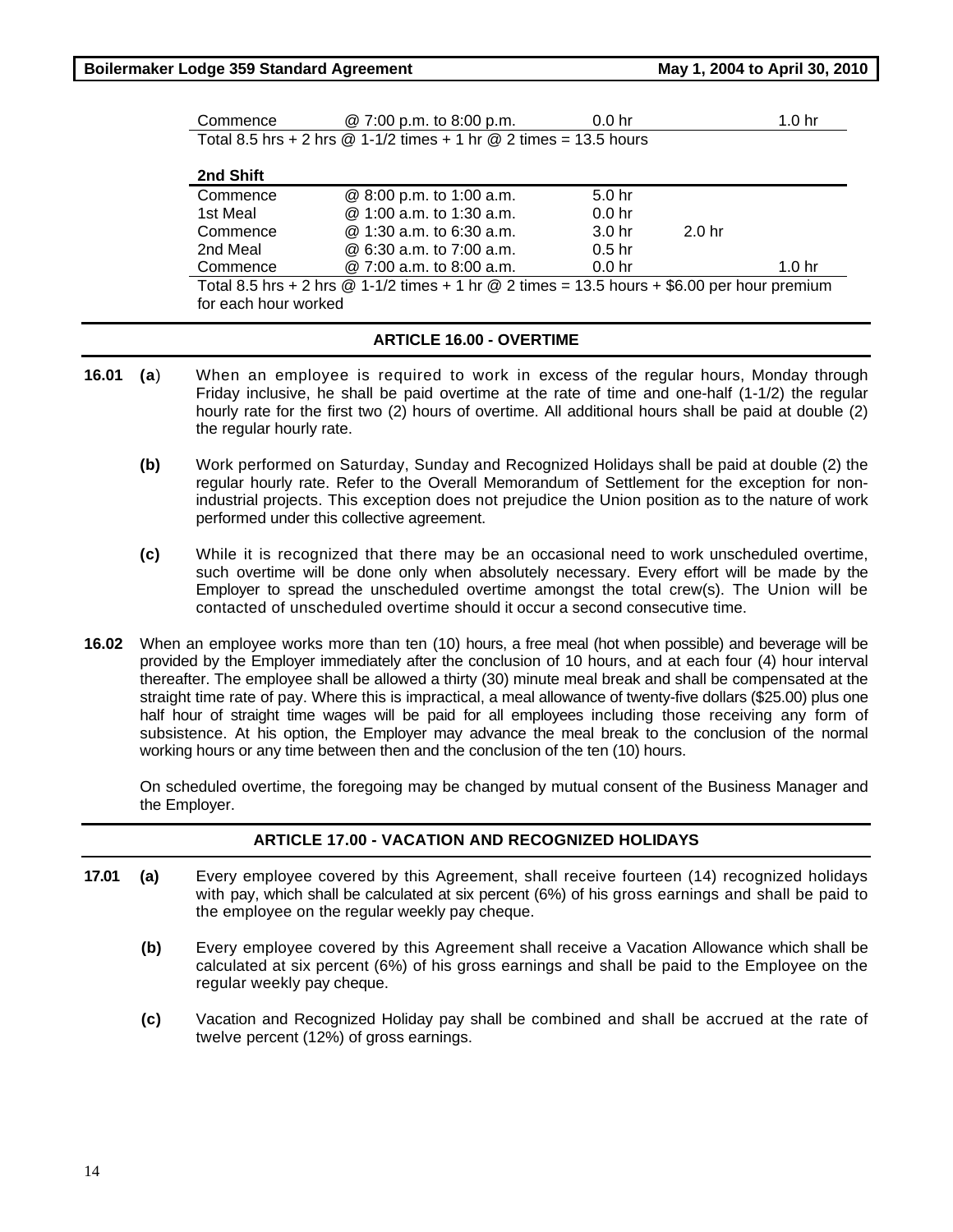- **17.02** The Recognized Holidays are: New Year's Day, Heritage Day (3rd Monday in February), Good Friday, Easter Monday, Victoria Day, Canada Day, Friday before B. C. Day, B.C. Day, Friday before Labour Day, Labour Day, Thanksgiving Day, Remembrance Day, Christmas Day, Boxing Day, and any such day as may be declared a Public Holiday by the Federal and/or Provincial Government. Refer to Overall Memorandum of Settlement for the exception for non-industrial projects. This exception does not prejudice the Union position as to the nature of the work covered by this collective agreement.
- **17.03** Overtime rates shall be paid for hours worked on Holidays recognized in this Agreement. This shall include, waiting, reporting and standby time. No work shall be performed on Labour Day, except in cases of emergencies, shutdowns or special circumstances.
- **17.04** Recognized Holidays in this Agreement falling on a Saturday or Sunday shall be observed on the following Monday, unless otherwise mutually agreed. When Christmas Day falls on a Saturday or Sunday, the following Monday and Tuesday will be observed,

### **ARTICLE 18.00 - WAITING AND REPORTING TIME**

- **18.01** When an employee, on initial hire or transfer to a project, is instructed by the Employer to report to a job location on a certain day but is not placed to work until a later date, he shall be entitled to four (4) hours' pay, plus subsistence if applicable, for the first regular working day he is kept waiting. Thereafter the waiting time shall be increased to a full day's pay (i.e. to a maximum of 8 hours) for each regular working day. This waiting pay shall continue until the employee is given work or released from the job.
- **18.02 (a)** When an employee reports to work and commences work and is sent home by the employer, the employee shall be paid four (4) hours pay at the applicable rate if sent home prior to the first meal period. If the employee is sent home after the first meal period, the employee shall be paid the full shift as scheduled. Should the employee leave the place of work on his own accord the employee shall be paid for the actual time worked.

### **(b) Standby Time**

When an employee reports to work and is unable to commence work, the employee, when requested to standby either at the work place or other area designated by the employer, shall be paid for all time spent waiting to commence work or until released by the Employer. The Employee must be available and capable of returning to work upon notification.

**(c)** When an employee commences work and is requested by the Employer to stop work and report back at a later time, the employee shall be paid, as if there had been no interruption in the shift at the applicable rate up to a maximum of the scheduled shift, providing however, that the employee is available and capable of returning to work upon notification.

#### **18.03 (a) Show-up Time**

When an employee shows up for a scheduled shift and the shift is cancelled and the employee is sent home by the Employer, the employee shall be paid two (2) hours show-up time.

**(b)** When an employee is notified eight (8) hours prior to the commencement of a scheduled shift not to report for work, (i.e. during the prior shift) then he will not be eligible for two (2) hours show-up time.

Where 18.03 (a) or (b) occurs on any two consecutive days, then the employee will, at his option, be entitled to a layoff.

**18.04** An employee who is affected by the conditions set out above shall be entitled to subsistence in accordance with the provisions of this Agreement.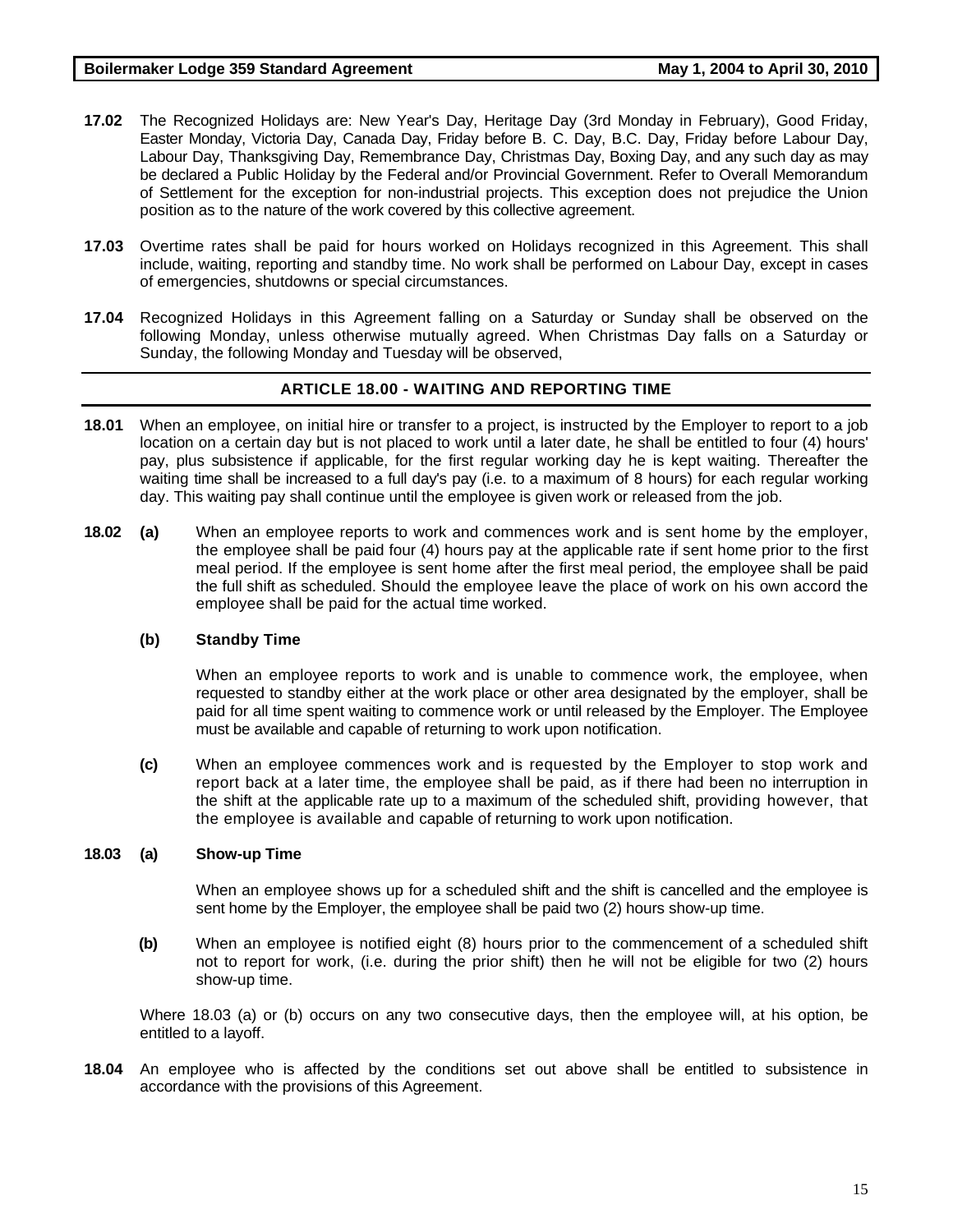- **18.05** When an employee qualifies for waiting, reporting or standby time, such time shall include the regular shift premium when applicable.
- **18.06** When an employee is unable to report for work due to a strike or work stoppage on the project where he is employed, such employee will not be entitled to any reporting or show-up time.

#### **18.07 Workers' Compensation Cases:**

When an accident has occurred that is properly established as a WorksafeBC claim, and the attending physician gives the employee a letter to the effect that the employee will not be fit to resume work for more than six (6) shifts, then the Employer, at his option, shall do one of the following:

- **(a)** Reimburse cost of transportation back to the point of hire except when such transportation is supplied and/or reimbursed for at the time by the Workers' Compensation Board, or
- **(b)** Be responsible for provision of board and room free of charge during the period of absence due to injury except when such board and room is supplied and/or reimbursed for at the time by the Workers' Compensation Board while in the project area.
- **(c)** Provided that in both the above cases (a) and (b) the Union and the employee will ensure that the Employer is reimbursed for such monies that the Employer may outlay.
- **18.08** Employees involved in an accident while on the job shall receive a full day's pay for the day of the accident providing they require medical treatment by a doctor.

**ARTICLE 19 -TRAVELLING EXPENSES** 

| (a) | Lower Mainland:    | Free Zone                                                                                                                                           |  |  |
|-----|--------------------|-----------------------------------------------------------------------------------------------------------------------------------------------------|--|--|
|     | Northern Boundary: | <b>Burrard Inlet</b>                                                                                                                                |  |  |
|     | Western Boundary:  | Strait of Georgia to include Vancouver International Airport                                                                                        |  |  |
|     | Southern Boundary: | North Arm Fraser River to include Annacis Island                                                                                                    |  |  |
|     | Eastern Boundary:  | Port Mann Bridge, North on Lougheed Highway to Barnet Highway, West to<br>Mountain Blvd. (from this point on a direct line to end of Burrard Inlet) |  |  |
|     |                    |                                                                                                                                                     |  |  |

(See Appendix "B" for a Map of the Boundary of the Free Zone)

#### **(b) (i) Lower Mainland: Daily Travel Zone:**

On those projects that are outside the free zone, subject to Article 19:01(b)(ii), the Employer shall have the choice of paying daily travel allowance or subsistence. Where the Employer elects daily travel allowance, the employee shall receive fifty cents (\$0.50) per road kilometre to and from the project to the edge of the free zone, for each day worked or reported for work. Where the Employer provides transportation, the daily travel allowance will be paid one way.

#### **(ii) Lower Mainland: Woodfibre (Only):**

When the camp is open, the employee shall stay in the camp. If the camp is full or closed, the employee shall choose either daily travel allowance pursuant to 19.01(b)(i), or subsistence allowance with no daily travel allowance provided from the temporary domicile established.

When the camp is not available to the prep crew, employees may chose between the daily travel or the subsistence allowance. If rooms become available in the camp, all employees will be required to move into the camp. If there is to be a shortage of rooms in the camp the prep crew will not be required to move into the camp.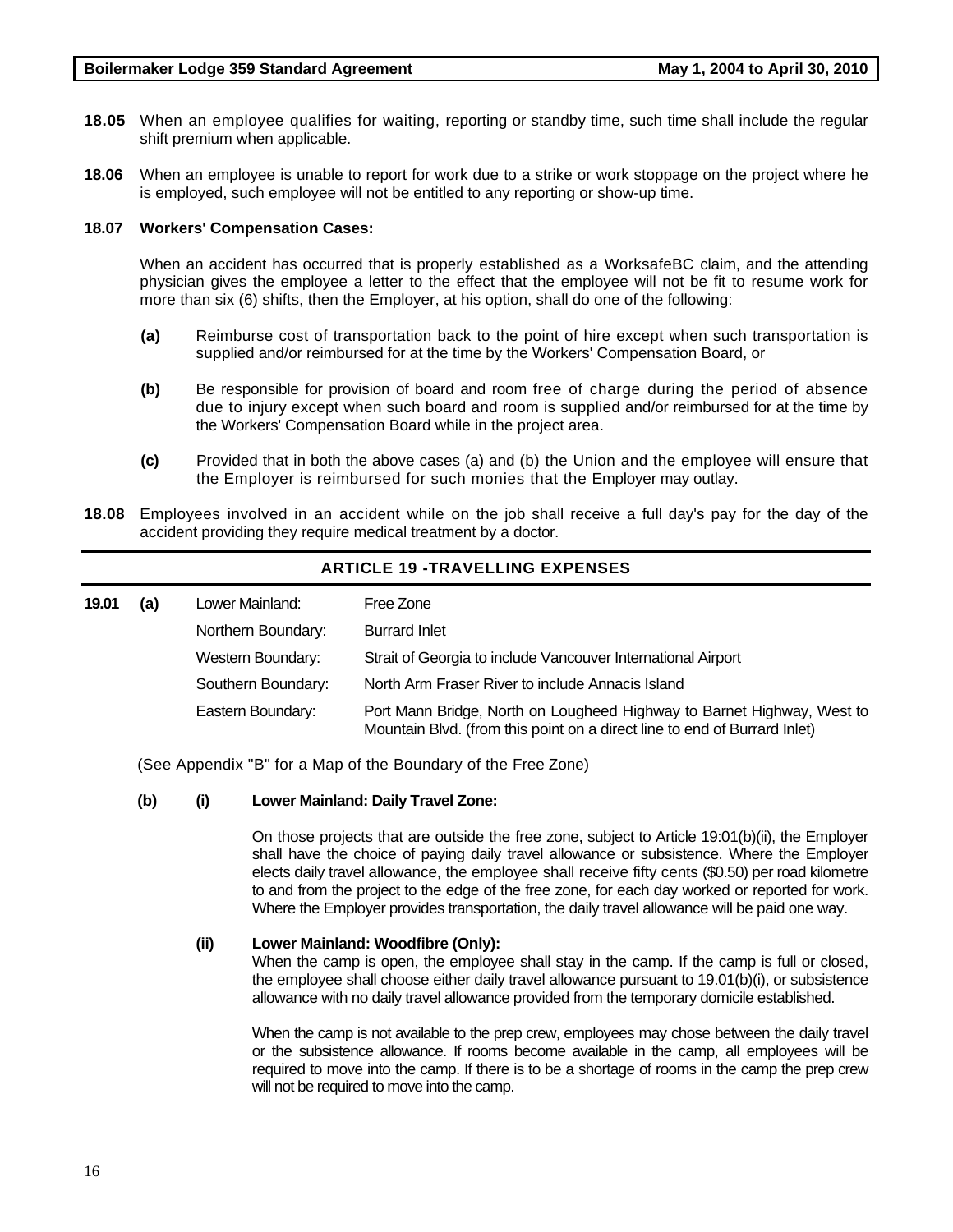The employee shall receive ten dollars (\$10.00) each way where usage of the ferry is required to go to and from work.

#### **(c) Initial/Terminal Travel**

- **(i) (a)** The Employer shall pay an initial and terminal travel allowance of fifty cents (\$0.50) (effective February 1, 2006) per kilometre by the most direct route to any Employee who is directed or dispatched to an out-of-town project. The Parties agree that this amount per kilometre will be adjusted based upon the published amount as established by Revenue Canada for reasonable daily vehicle mileage expenditures. No additional payment or reimbursement for travel time or incurred expenses shall be required. Refer to items  $(b)$ ,  $(c)$ ,  $(d)$ ,  $(e)$  and  $(f)$  for further clarification and exceptions.
	- **(b)** Mileage shall be calculated from the Employee's point of dispatch, which is agreed by the parties to be the Burnaby City Hall.
- **(ii)** Notwithstanding item (a), the Employer shall reimburse an Employee, for any/all ferry fares (based on the Employee supplying applicable receipts for the BC Ferry Corporation rate for an under height vehicle (up to and including 7' high) with a total length of 20 feet. Reimbursement for the current single passenger fare shall also be made by the Employer based on the supply of a receipt, if requested by the Employer.

The Employer will reimburse the Employee where travel requires the payment of highway tolls. Receipts are also required, if requested by the Employer.

- **(iii)** Notwithstanding item (a), when an Employee requests to use air travel to the project, the following terms and conditions shall prevail.
	- **(a)** The Employer shall pay for airfare, inclusive of any/all related fees and taxes, plus ground transportation fare to/from the project (unless there is Employer/Owner supplied transportation) from the airport located nearest thereto.
	- **(b)** The Employer will pre-arrange air travel to/from the Employee's point of dispatch. The air carrier and class of ticket shall be at the discretion of the Employer, but shall be by a regularly scheduled carrier. Notwithstanding the foregoing, the Employer shall not direct an Employee to fly standby.
	- **(c)** The Employee shall provide the Employer with the Boarding Pass and proper ground transportation receipts if requested to do so by the Employer.
- **(iv)** Notwithstanding any/all contrary provision(s) of this Article, where a variety of travel distances exist for Employees to a particular project, the Employer and the Union may agree upon a standard initial and terminal travel allowance, which shall be paid to all applicable Employees on the project. Such agreement shall be reached prior to the commencement of work on the project, and prior to date of tender if possible.
- **(v)** Notwithstanding any/all contrary provision(s) of this Article, in the event an Employee voluntarily terminates his own employment after having been on the project for less than fifteen (15) calendar days, the Employer shall not be required to pay the Employees terminal travel allowance, and shall additionally be entitled to deduct the initial travel allowance already paid from the Employees final pay cheque.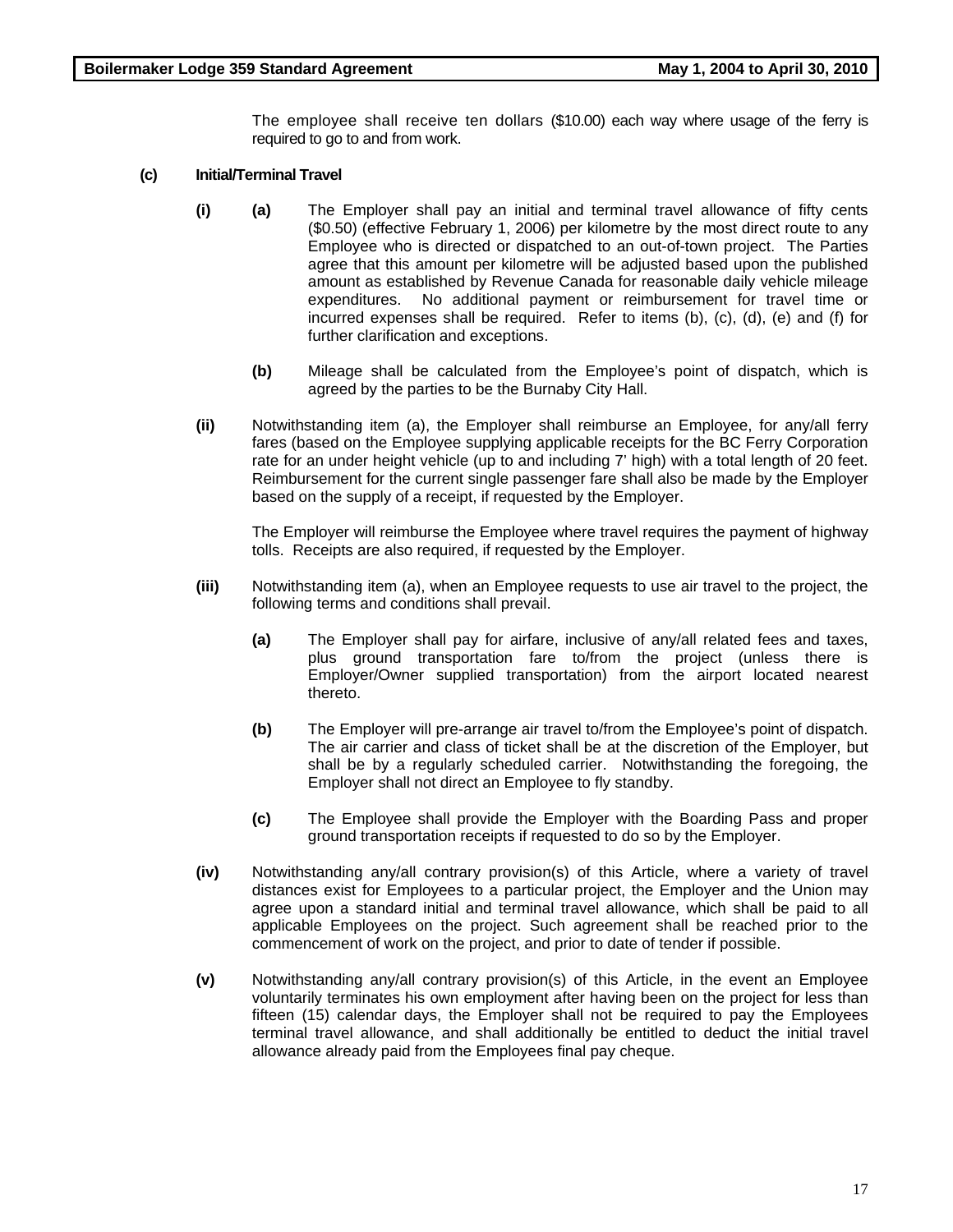- **(vi)** Notwithstanding any/all contrary provision(s) of this Article, an Employee shall not suffer any lost wages as a result of the Employer having made arrangements for the transportation of the Employees tools to a project, if such tools are subsequently not available to the Employee for any reason as a result of a transportation delay or mishap. Tool transportation costs are the responsibility of the Employer.
- **(vii)** When computing transportation and travel expense to out of town jobs, Burnaby City Hall shall be considered the place of embarkation and return, except Local Residents as defined, which will be paid in accordance with the Standard Agreement.
- **(viii) (a)** Transportation allowance shall be paid on the first pay cheque in respect to employment at the site, and deducted from final cheque if the employee does not qualify.
	- **(b)** For an employee to qualify for transportation expenses, the employee must remain fifteen (15) calendar days on the project or until layoff, job completion or if he has been granted permission by the Employer to leave before completion for initial transportation expenses, and thirty (30) calendar days or until layoff, job completion or if he has been granted permission by the Employer to leave before completion, whichever comes first, to receive terminal transportation expenses.
	- **(c)** The employee shall receive initial and final travel expenses within two working days of his reporting to the job. These expenses shall be treated as an advance on wages and shall be deducted from the last pay cheque, where Article 19:02 applies.
	- **(d)** When an employee is unduly delayed through no fault of his own while using transportation supplied by the Employer travelling on initial or terminal transportation, he shall receive payment for the actual time of such delay up to a limit of eight (8) hours straight time rate in each twenty-four (24) hour period. This shall not apply to the Article 19:03 Turnaround.
- **(d)** On subsistence projects, if the Employer supplied accommodation is more than forty (40) kilometres from the job site, the Employer will pay a daily travel allowance (for days worked) based on the cents-per-kilometre formula (\$0.50) measured from the accommodation to the forty kilometer zone and back to the accommodation. Should the Employer provide transportation, the daily allowance will be paid one-way from the Employer supplied accommodation to the forty kilometer zone. Should an Employer covered by this agreement provide Boilermaker members to work on a shutdown (on an out of town project), the language in Article 19.01(d) of the Boilermaker Lodge 359/BCA (2004-2010) agreement will apply on that shutdown.
- **(e) (i)** A local resident is defined as a Union member who resides within eighty (80) road kilometres from the project at the time of hire. An employee's residence is the place where he permanently maintains a self-contained domestic establishment (a dwelling place, apartment, or similar place of residence where a person generally sleeps and eats) in which he resides and for which he can show proof acceptable to the Employer.
	- **(ii)** Local residents, as defined in Article 19.01(e)(i), shall not be entitled to initial or terminal transportation as set out in Article 19:01(c) nor shall he be entitled to a Turnaround as set out in Article 19:03. Local residents shall receive a Daily Travel Allowance.
	- **(iii)** Local residents living beyond a forty (40) road kilometre free zone around the jobsite of an out-of-town shutdown project shall receive Employer supplied transportation from an Employer supplied accommodation, and be paid fifty cents (\$0.50) per road kilometre from the edge of the forty (40) road kilometre free zone around the jobsite to his place of residence as a daily travel allowance for each day worked or reported for work. Daily travel will be paid both ways. The same provisions that apply to non-local residents will apply to local residents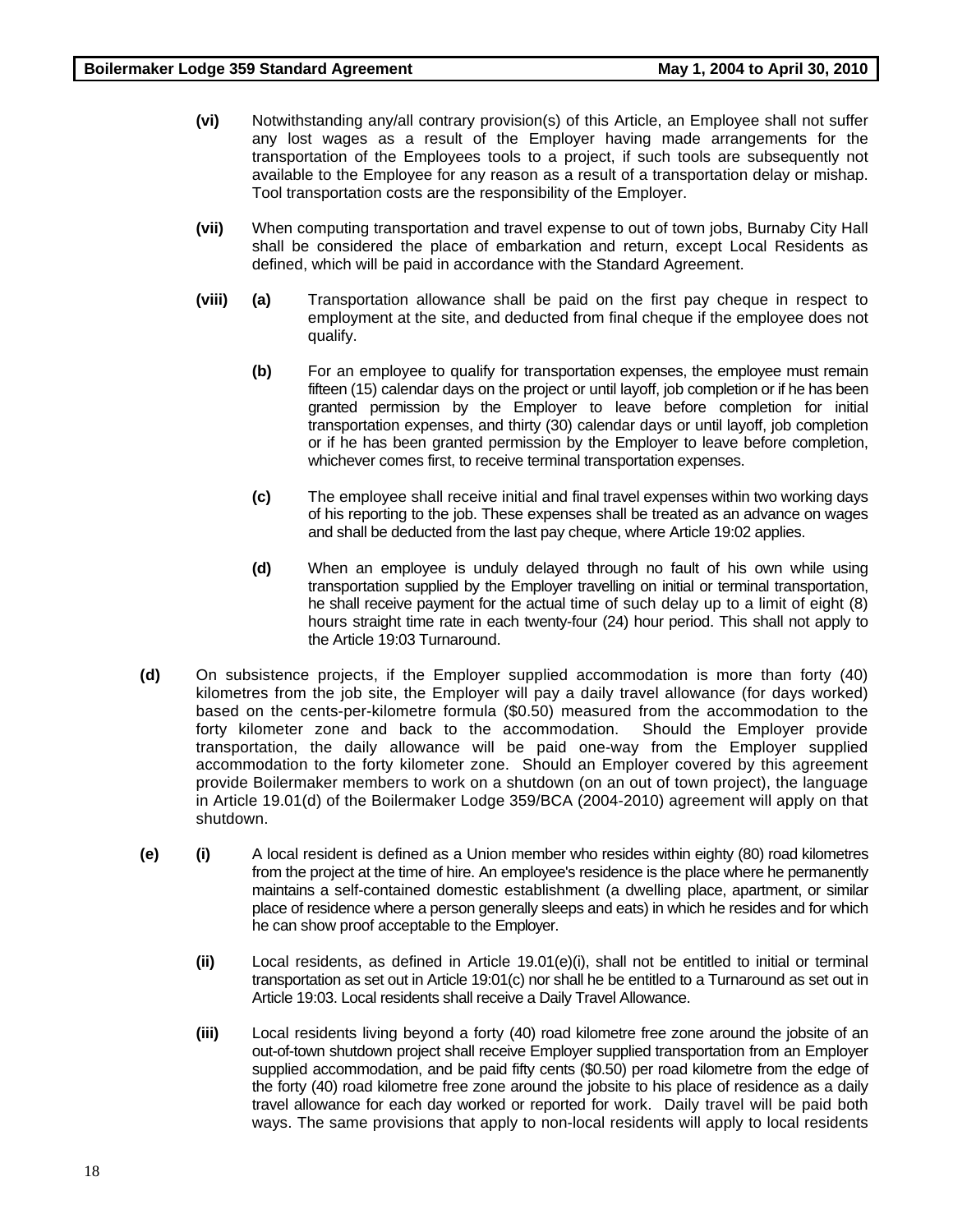for non-shutdown projects. Where weather or road conditions do not allow the employee to travel to his residence, the Employer shall provide Room and Board in lieu of daily travel.

**19.02** If his employment is terminated for just cause, or the employee leaves of his own accord before having qualified for travelling expenses to and/or from the job, he shall not be entitled to receive the cost of such travel expenses.

#### **19.03 Turnaround**

On out of town projects, of over fifty (50) calendar days duration, the Employer shall provide a turnaround every forty (40) calendar days. Fifty (50) calendar days duration must exist after return from each turnaround for a further turnaround after forty (40) calendar days to be allowed. An allowance for turnaround or periodic leave will be provided on a "use it or lose it" basis. The Allowance will be based on the following formula:

| 250 km to 500 km  | \$100.00 |
|-------------------|----------|
| 501 km to 750 km  | \$200.00 |
| 751 km to 1000 km | \$250.00 |
| over 1000 km      | \$325.00 |

The mileage will be computed from the project to the dispatch point. It is agree that the above amounts will be paid only once for each turnaround.

The extent of the turnaround shall be for a minimum of five (5) days to a maximum of one (1) week, or a number of days mutually agreed between the employee and the employer's representative. The timing of the turnaround shall also be decided by mutual agreement. Any delay will be applied to the following turnaround period. Subsistence shall not be paid during turnaround periods.

Where a turnaround without Employer payment is declined, a new forty (40) day period of accrual will commence one day after the forty day period is completed, leading to the Employer travel expense turnaround and vice versa.

There shall not be any payment of Employer paid travel expense turnarounds unless actually taken (ie. use it or lose it). However, the employee is allowed to accrue Employer paid travel expenses turnarounds to a future date.

#### **ARTICLE 20.00 - SUBSISTENCE**

**20.01** When employees can be accommodated in Camp accommodation supplied by the Employer, no employee shall be entitled to any other form of subsistence. General Foremen are excluded from this provision.

Camp shall mean camp accommodation as defined in the British Columbia-Yukon Territory Building and Construction Trades Council Camp Rules and Regulations as established September 1, 1987 and any revisions thereto.

Local residents, as defined in Article 19:01(e)(i), shall not be entitled to subsistence allowance. On camp jobs, local residents shall be entitled to one (1) meal daily.

**20.02** On camp jobs, no walking time shall be paid up to 2,500 feet from the worksite. Beyond 2,500 feet up to thirty (30) minutes travel each way, the Employer shall supply transportation. Travel time will be paid at prevailing rates for time in excess of thirty (30) minutes.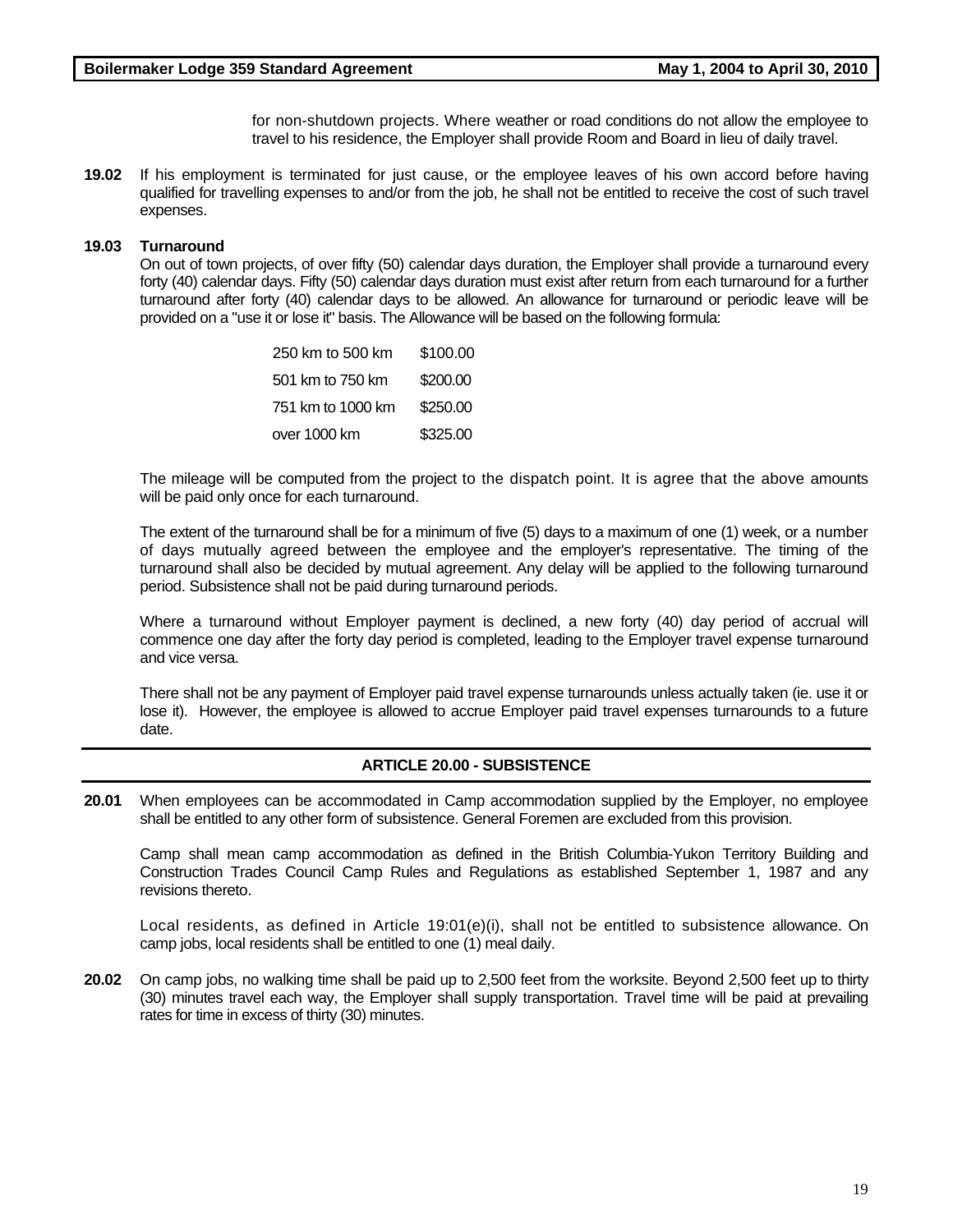Where no camp accommodation is available, employees are to be supplied subsistence allowance or room plus meal allowance by the Employer. At any time, an employee may elect by informing the Employer, not to accept room plus meal allowance supplied by the Employer and, in that case, the employee shall be paid by the Employer a Subsistence Allowance. An employee who elects to go on subsistence allowance will be allowed to check into Employer supplied lodging, providing a room is available. In either case this choice can be made only once.

 Commercial lodging shall mean a hotel room, or its equivalent, on the agreement that first class accommodation is understood to mean a single room when available.

- **20.03** Where there is no camp accommodation, the Employer shall provide either:
	- **(a)** Living out allowance on the basis of \$90 per day, or
	- **(b)** Room plus \$50.00 per calendar day meal allowance.

These options to be on a seven (7) day per week basis.

- **(c)** It is agreed by the parties, that the ninety dollars (\$90) LOA will increase by five dollars (\$5.00) effective May 1, 2007 and by five dollars (\$5.00) effective May 1, 2009. No other costs will be borne by the Employer for Employees choosing this option. The parties further agree that the meal allowance on option (b) will increase to fifty-two dollars and fifty cents (\$52.50) per day effective May 1, 2007; and effective May 1, 2009 to fifty-five dollars (\$55.00) per day. CLR agrees that the meal allowance will be paid on the same basis as outlined in Article 20.03 (a & b).
- **(d)** It is further agreed by the parties that under the room plus meal allowance option, if the Employer supplied accommodation is more that forty (40) kilometers from the job site, the Employer will pay a daily travel allowance (for days worked) based on the cents-per-kilometre formula (\$0.50) measured from the accommodation to the forty kilometer zone and back to the accommodation. Should the Employer provide transportation, the daily allowance will be paid one-way from the Employer supplied accommodation to the forty kilometer zone.
- **(e)** Should an Employer covered by this agreement provide Boilermaker members to work on a shutdown (on an out of town project), the language in Article 19.01 (d) of the Boilermakers Lodge 359/BCA (2004-2010) agreement will apply on that shutdown as follows:
	- (i) On subsistence projects, the Employer shall provide daily transportation from the Employer supplied accommodation to the project and return for each day worked or reported for work by the Employee:
	- (ii) Where the Employer supplied accommodation is within 40 road kilometer free zone around the jobsite, Employer supplied transportation will be provided to the jobsite and return to the Employer supplied accommodation.
	- (iii) Where the Employer supplied accommodation is beyond 40 road kilometer free zone around the jobsite, the Employer shall provide transportation plus the Employee shall receive the Transportation Rate from the edge of the 40 road kilometer free zone around the jobsite, paid both ways.

 Where transportation is provided by the Employer and is delayed by mechanical breakdown or other causes attributable to the condition or operation of the vehicle, the following shall apply. If the Employee is delayed in arriving at the jobsite, his hours of work and pay shall nonetheless be considered to start at the normal time. If the Employee is delayed in departing from the jobsite or arriving to his normal pickup point due to mechanical breakdown or other causes attributable to the condition or operation of the vehicle, the actual time of such delay shall be added to the Employee's earnings calculated at the straight time rate.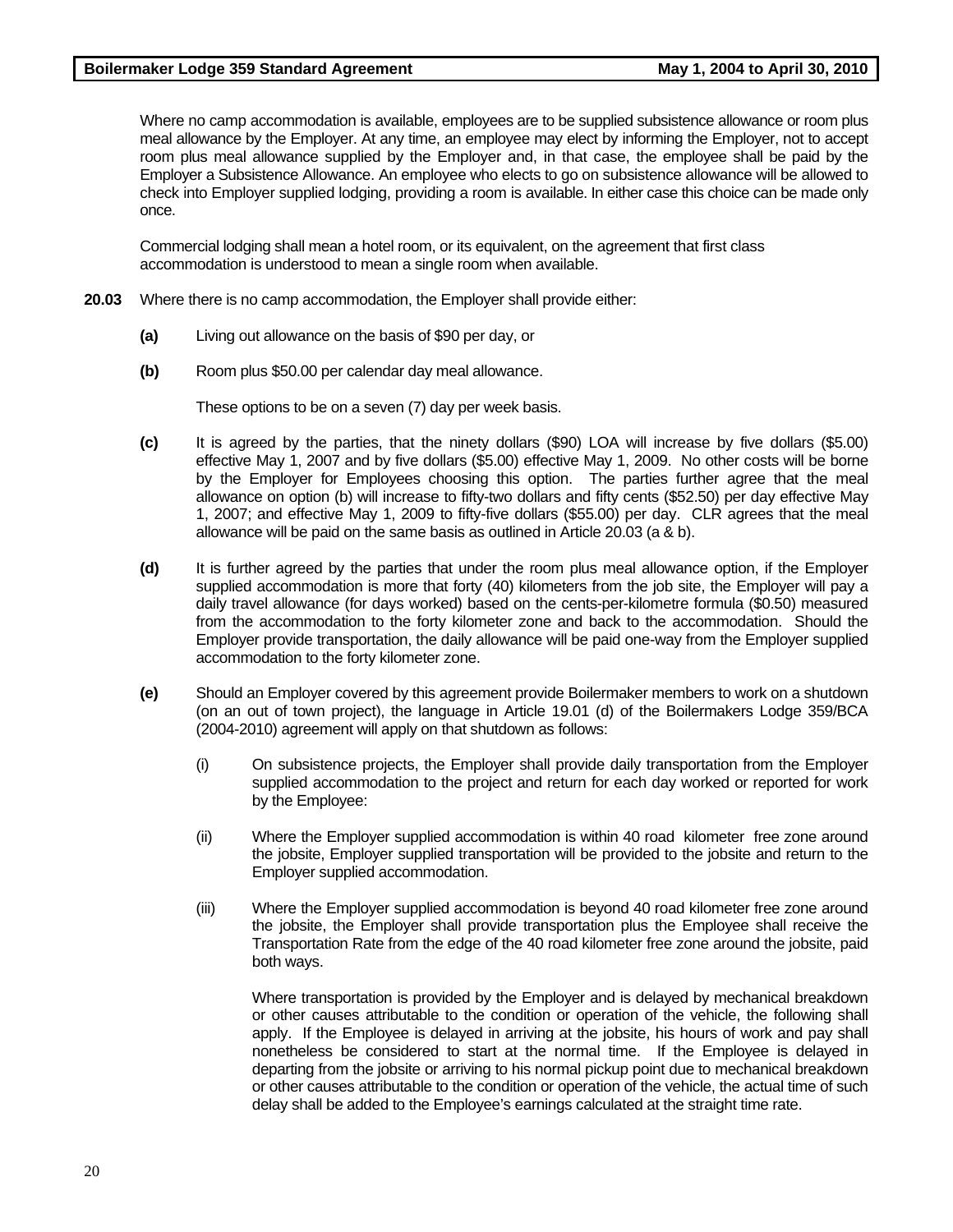**(f)** The employee shall receive subsistence allowance for the first week of the project within that first week with no hold back, and every week thereafter.

# **20.04 Check-out Allowance:**

- **(a)** Any employee who is living in camp accommodations provided by the Employer may elect to receive a sum of twelve dollars (\$12.00) per day or any such amount as may be established on a project by mutual agreement in lieu of meals which will not be consumed on weekends or Recognized Holiday(s). If meal tickets are provided to employees, the employee must turn in his meal tickets to the Employer's Representative not later than 4:00 p.m. on the day preceding such weekend or Recognized Holiday(s).
- **(b)** Any employee who is living in Commercial Lodging accommodations provided by the Employer may elect to receive a sum of fifteen dollars (\$15.00) per day or any such amount as may be established on a project by mutual agreement in lieu of meals which will not be consumed on weekends or Recognized Holiday). If meal tickets are provided to employees, the employee must turn in his meal tickets to the Employer's Representative not later than 4:00 p.m. on the day preceding such weekend or Recognized Holiday(s).
- **(c)** The employee must work the shift prior to the weekend or Recognized Holiday(s) and the shift after the weekend or Recognized Holiday(s) unless mutually agreed between the employees and the Employer's Representative.

# **20.05 Subsistence Forfeiture**

When an employee fails to report to work when work is available on the working day immediately preceding or following bad weather days or Recognized Holidays, he shall forfeit subsistence allowance for such absenteeism and for the bad weather days or Recognized Holidays. When Saturday is not a working day and an employee fails to report to work on Friday when work is available he shall forfeit subsistence allowance for Friday and for Saturday. When Sunday is not a working day and an employee fails to report to work on Monday when work is available, he shall forfeit subsistence allowance for Sunday and for Monday. An employee shall also forfeit subsistence allowance for absenteeism on any working days.

- **(a)** The above forfeiture of subsistence allowance shall be waived when the employee's absenteeism on any working day or on Friday and/or Monday, as outlined above, is due to a bona fide illness or absence is due to compassionate grounds satisfactory to the Employer and the Union.
- **(b)** Forfeiture of subsistence allowance may also be waived in other cases if the reason for absenteeism is acceptable to the Employer.
- **(c)** Where an employee forfeits subsistence under Article 20:05 herein and is on free room and board, he shall reimburse the employer an amount equal to the prevailing subsistence allowance for each day of forfeiture.

# **ARTICLE 21.00 - PAY DAY**

- **21.01** Employees shall be paid weekly, during normal working hours, not later than Friday. In no case shall more than five (5) regular working days be held back in any one payroll period.
- **21.02** Employees who are laid off or discharged from the service of the Employer, shall receive their Wages and Record of Employment on termination if the payroll is made up on the project, otherwise:
	- **(a)** The employee shall receive an Employer termination slip which shall show either his net pay and deductions, or the basic factors from which his pay will be calculated including: total pay hours, travel expenses, subsistence, etc.
	- **(b)** and the Employer shall mail the employee's wages and Record of Employment within three (3)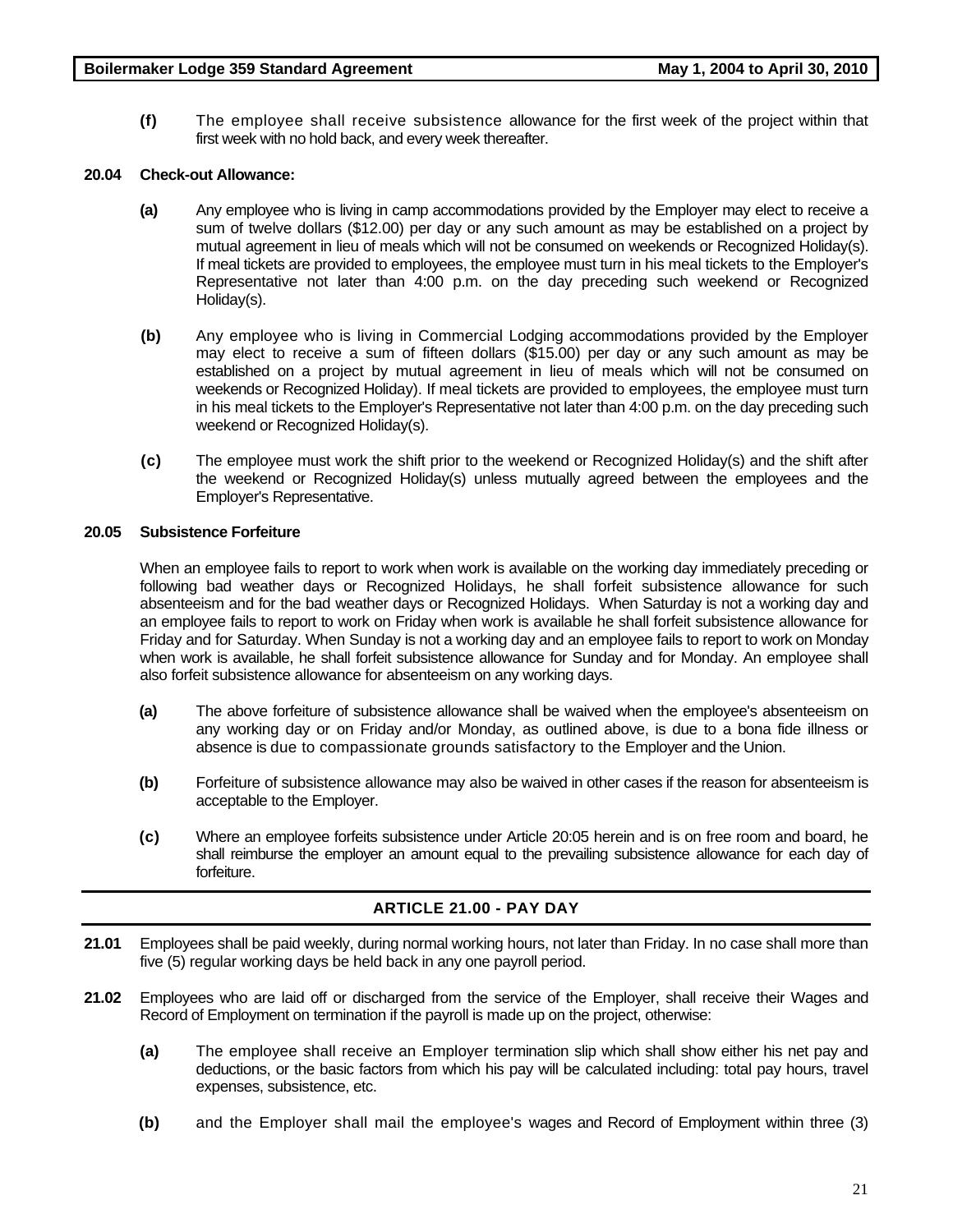days, exclusive of Saturday, Sunday and Recognized Holidays.

**(c)** Should the employee fail to provide in writing to the Employer a residence mailing address, the employee's wages, etc. shall be mailed to the Union office as prescribed in this Article.

Should the Employer fail to comply with this provision, the employee shall receive an additional sum equivalent to eight (8) hours pay at straight time rates for each day he is kept waiting up to a maximum of forty (40) hours.

The parties have agreed that a penalty is appropriate when the Employer is in default of making final payment to the Employee on termination. The purpose of this is to compensate the employee for delays in payment that are due to reasons within the control of the Employer. However, it is recognized that there may be extenuating circumstances making it impractical for the Employer to comply with this provision and in that case, the Business Manager shall be empowered to waive the employee's right to grieve.

**21.03** When an employee quits of his own volition, he shall receive his Wages and Record of Employment on the regular day applicable for the period worked.

#### **ARTICLE 22.00 - WAGES**

Refer to Appendix "A" \*Wage and Benefits Summary

#### **22.01 Contract Administration Fund**

The parties agree that the Contract Administration Fund shall be increased effective November 1, 2005 to thirteen cents (\$0.13) per hour worked.

All signatory Employers shall contribute the sum of thirteen cents (\$0.13) for each hour worked on behalf of each employee working under the terms of this Agreement, to the CLR Contract Administration Fund. CLR may alter this amount with sixty (60) days written notice.

The Union will forward to CLR all monies received in accordance with the standard remittance form utilized by the Union. Such payment to CLR shall be made by the Union not later then the last day of the month in which such amount was received and shall be accompanied by a summary report that provides hours of work and fund remittances by each Employer under the Agreement.

It is understood that any cost incurred by the Union in remittance notification or changes thereof shall be borne by CLR. The Union will not have any responsibility for delinquent monies from individual Employers.

#### **22.02 Union Field Dues**

The parties agree that the union field dues deduction will be increased effective January 1, 2006 as per the letter from Lodge 359.

#### **22.03 Jurisdictional Assignment Plan of the British Columbia Construction Industry**

All signatory Employers shall contribute the sum of one cent (\$0.01) per hour to the Plan trustees.

#### **22.04 BCBCBTU Funding**

Effective August 1, 2002, the Employers will provide funding for the BCBCBTU on one cent (\$0.01) per hour for all hours worked or earned as established in each of the respective trade collective agreements by the contributions made to the Jurisdictional Assignment Plan (JAPIan). This provision will continue as long as the Bargaining Council structure continues to exist pursuant to the Labour Relations Code.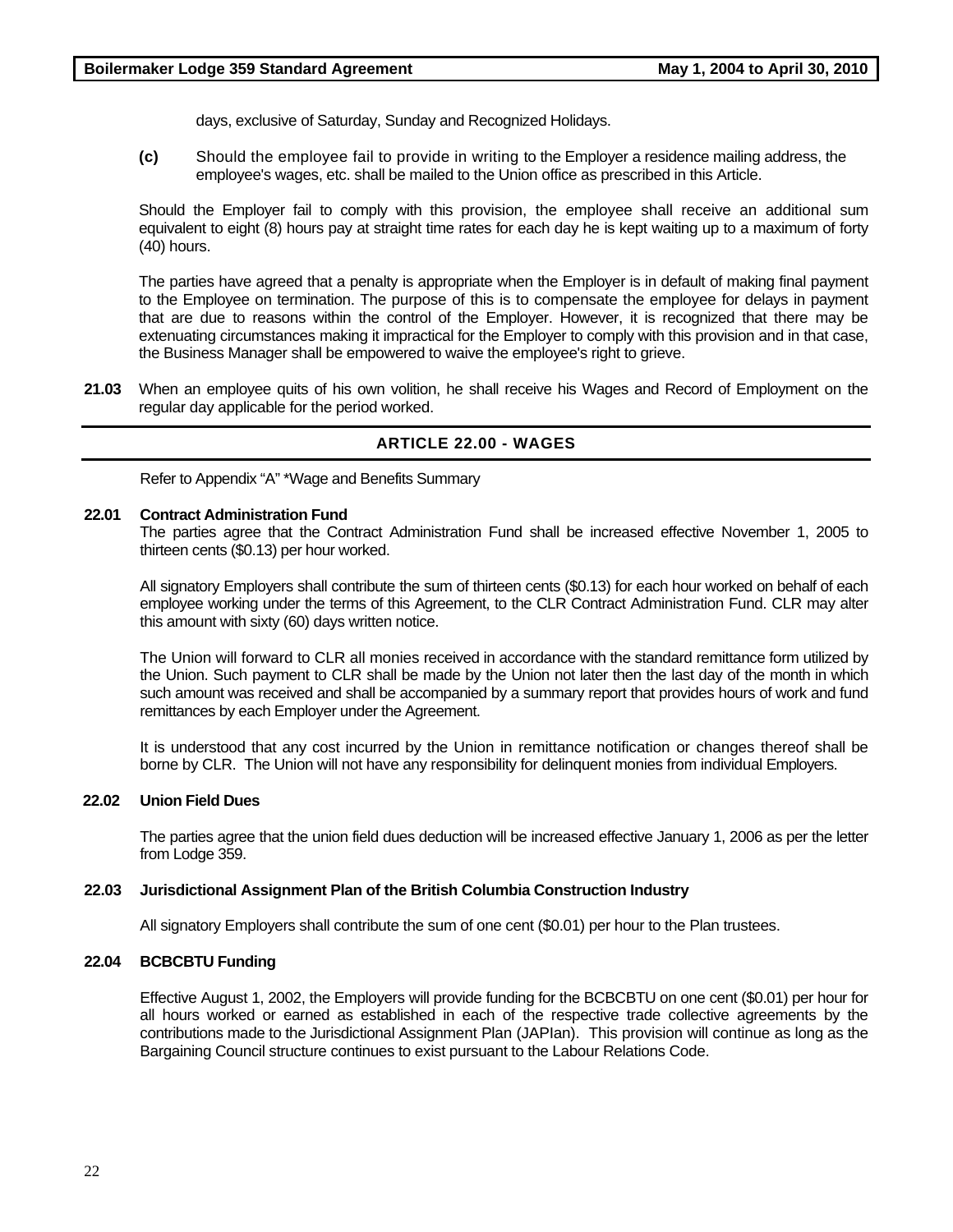# **ARTICLE 23.00 - PROVINCIAL AND FEDERAL LAWS**

- **23.01** In the event any provision of this Agreement is in conflict with Provincial Statutes (Federal in the Yukon Territory or other areas where Provincial Statutes are not applicable), the parties agree to renegotiate such provisions for the purpose of making it conform to such Provincial or Federal Statutes where required, however, all other provisions of this Agreement shall remain in force.
- **23.02** When the employee is away from the job site and not under the specific direction and control of the Employer, nothing in this Agreement shall be construed to either increase or decrease the Employer's legal responsibility for the employee, nor the employee's entitlement to Workers' Compensation or other legal status; rather, these shall be determined on their merits in accordance with applicable acts, laws, rulings and regulations.

#### **ARTICLE 24.00 - APPRENTICESHIP**

**24.01** Boilermaker Apprentices, when available, shall be employed on work covered by this Agreement in the ratio of one (1) Apprentice to five (5) Journeymen. The Apprenticeship ratio is based on the total number of Journeymen hired to the project. (Note: An Apprentice is in addition to the crew.)

It is recognized that there may be situations in which the above ratio would be impractical. In order to obtain relief, the Employer must consult with the Business Manager of the Local Lodge. Apprentices shall only be referred, employed and paid at their proper classification and corresponding wage rate.

- **24.02** All Apprentices shall be employed in accordance with the provisions of the Apprenticeship Act and the parties hereto agree to observe all provisions of the said Act.
- **24.03** Apprentices shall be given the support of Supervisors, Foremen and Journeymen working on the job on which the Apprentices are employed and, under the guidance of the Journeyman, they may perform rigging, fitting, layout work or any other part of the Boilermaker trade.
- **24.04** When the Employer reduces the workforce on any project, Apprentices are not to be solely used to perform functions of the Journeyman in lieu of a Journeyman.

#### **ARTICLE 25.00 - SUB-CONTRACTING**

**25.01** It is agreed and understood that Employers when sub-contracting work within the jurisdiction of Lodge 359 covered by this Agreement, shall only subcontract such work to an Employer signatory to an Agreement with Local Lodge 359.

### **ARTICLE 26.00 -- ENABLING CLAUSE**

- **26.01** Where a particular Article or Articles of this Collective Agreement is or are found to work a hardship for a particular project or specific geographical area, the terms and conditions of this agreement for that project or specific geographical area, may be modified by the mutual consent of the Union and Construction Labour Relations Association of B.C. when they deem it prudent. It is understood and agreed that where mutual agreement for such change cannot be achieved, the request shall not be subject to either grievance or arbitration.
- **26.02** The parties agree in accordance with the Overall Memorandum of Settlement that joint industry funds negotiated between the BCBCBTU and CLR (ie: Rehabilitations Fund) or individual dues to umbrella organizations, will not be reduced or eliminated without the prior written consent of the BCBCBTU and CLR.

### **ARTICLE 27.00 -- DRUG AND ALCOHOL POLICY**

**27.01** The parties agree to participate in the establishment of a Drug and Alcohol Policy Committee (the DAP Committee) which once terms mutually agreeable between the parties are established, will develop a Drug and Alcohol Policy for recommendation to the BCBCBTU and CLR.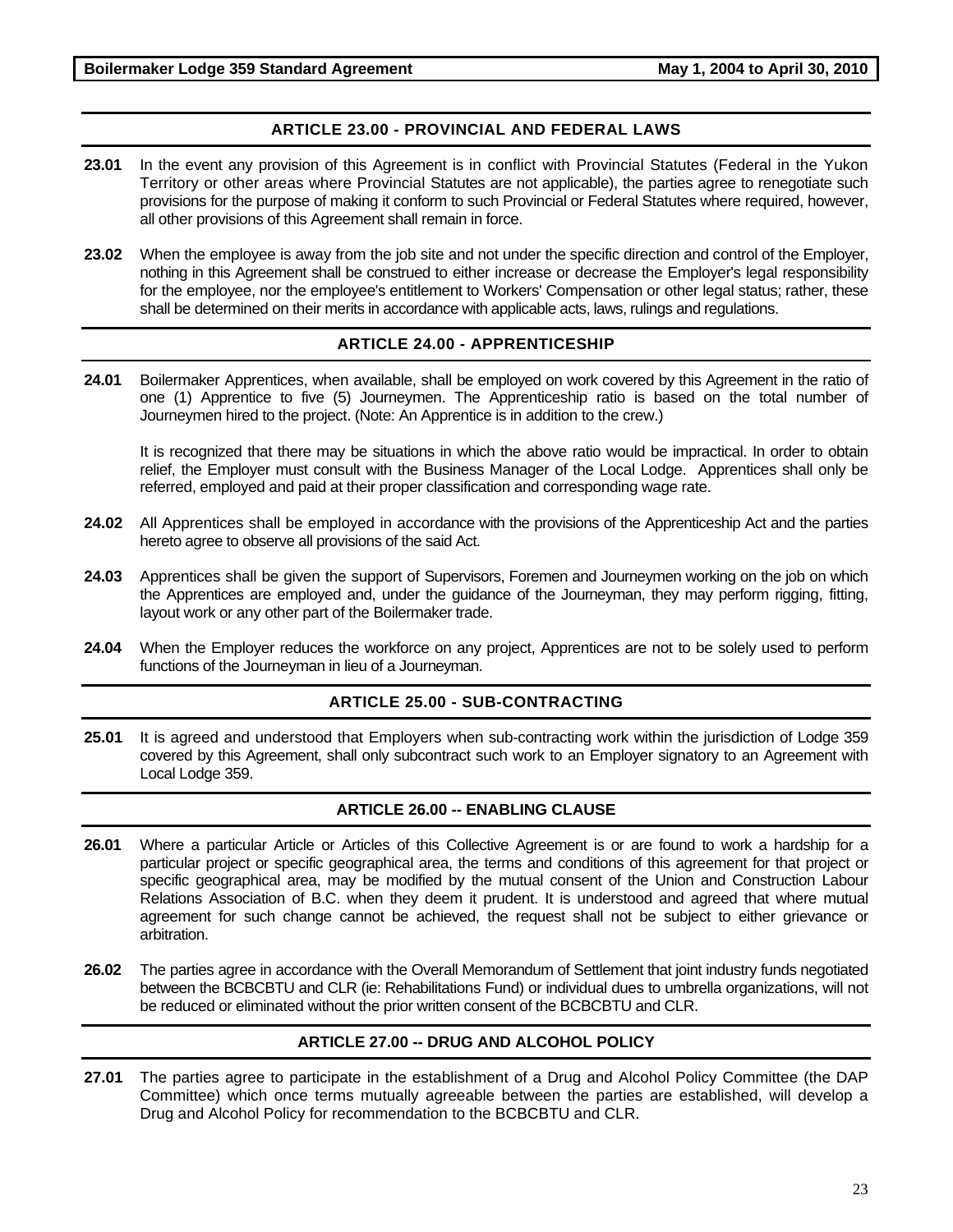# **ARTICLE 28.00 -- DURATION AND RENEWAL OF AGREEMENT**

- **28.01** This Agreement shall become effective on May 1, 2004 and shall remain in full force and effect until April 30, 2010 and year to year thereafter unless either party shall, at least ninety (90) days prior to any anniversary date thereafter, notify the other party to this Agreement in writing of any proposed changes to this Agreement.
- **28.02** The party receiving such notification shall have the right to submit counter proposals provided they are submitted sixty (60) days prior to the expiration of this Agreement.
- **28.03** The parties shall meet not later than forty-five (45) days prior to the expiration date of this Agreement, and shall negotiate with a view to concluding a Collective Agreement without unnecessary delay.
- **28.04** If a revised Collective Agreement has not been concluded prior to the expiration date of this Agreement, it may be extended beyond that date to whatever extent may be mutually agreed, or as provided by applicable laws, statutes or regulations.
- **28.05** The operation of Sections 50(2) and (3) of the Labour Relations Code are hereby excluded.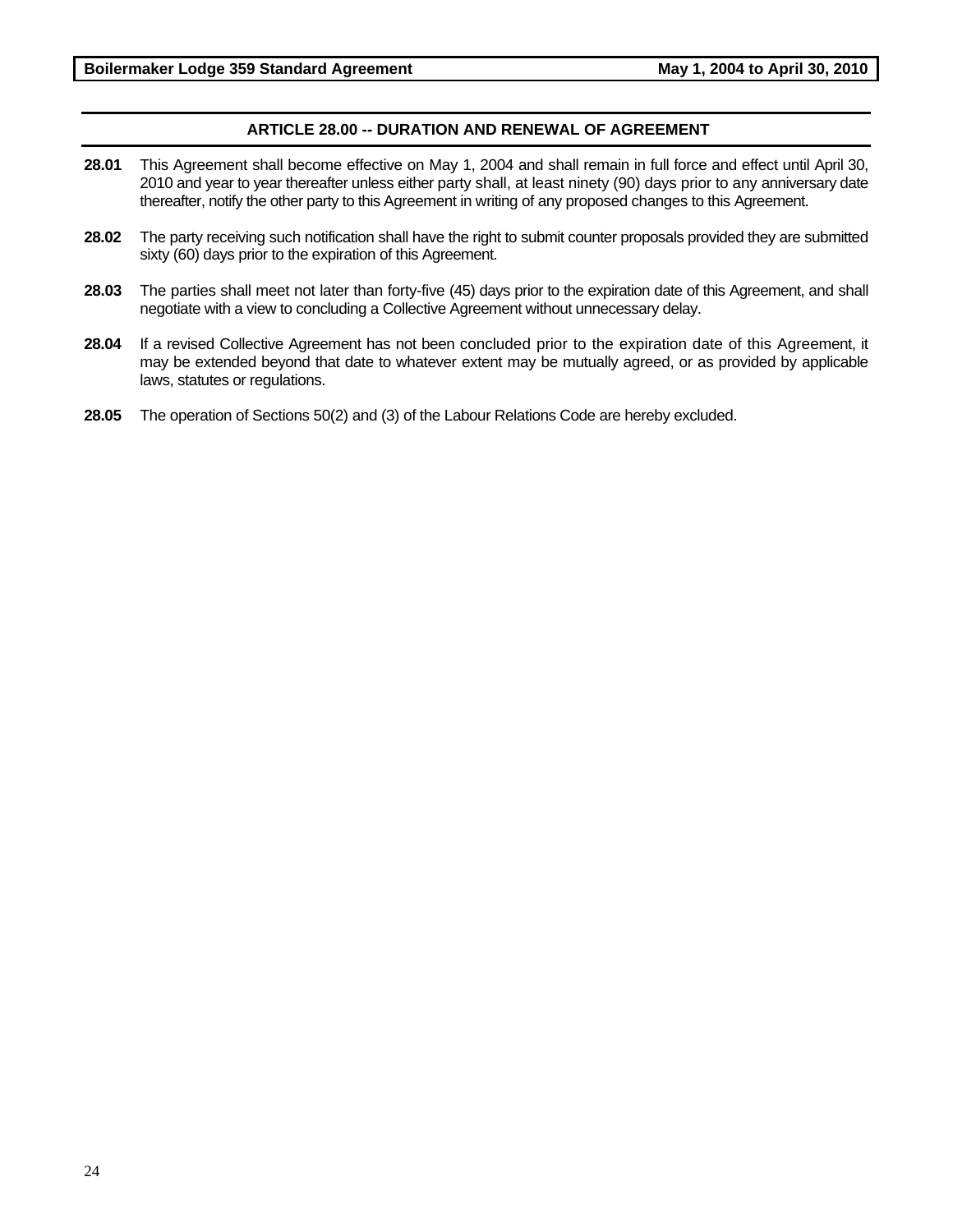Boilermaker Lodge 359 Standard Agreement

May 1, 2004 to April 30, 2010

SIGNED THIS 22 nd as DAY OF January, 2009

SIGNED ON BEHALF OF:

**CONSTRUCTION LABOUR RELATIONS** ASSOCIATION OF BC

Healtan

SIGNED ON BEHALF OF THE UNION:

THE INTERNATIONAL BROTHERHOOD OF **BOILERMAKERS, IRON** SHIP **BUILDERS,** BLACKSMITHS, FORGERS AND HELPERS, LODGE 359 (A.F.L.-C.I.O.-C.F.L.)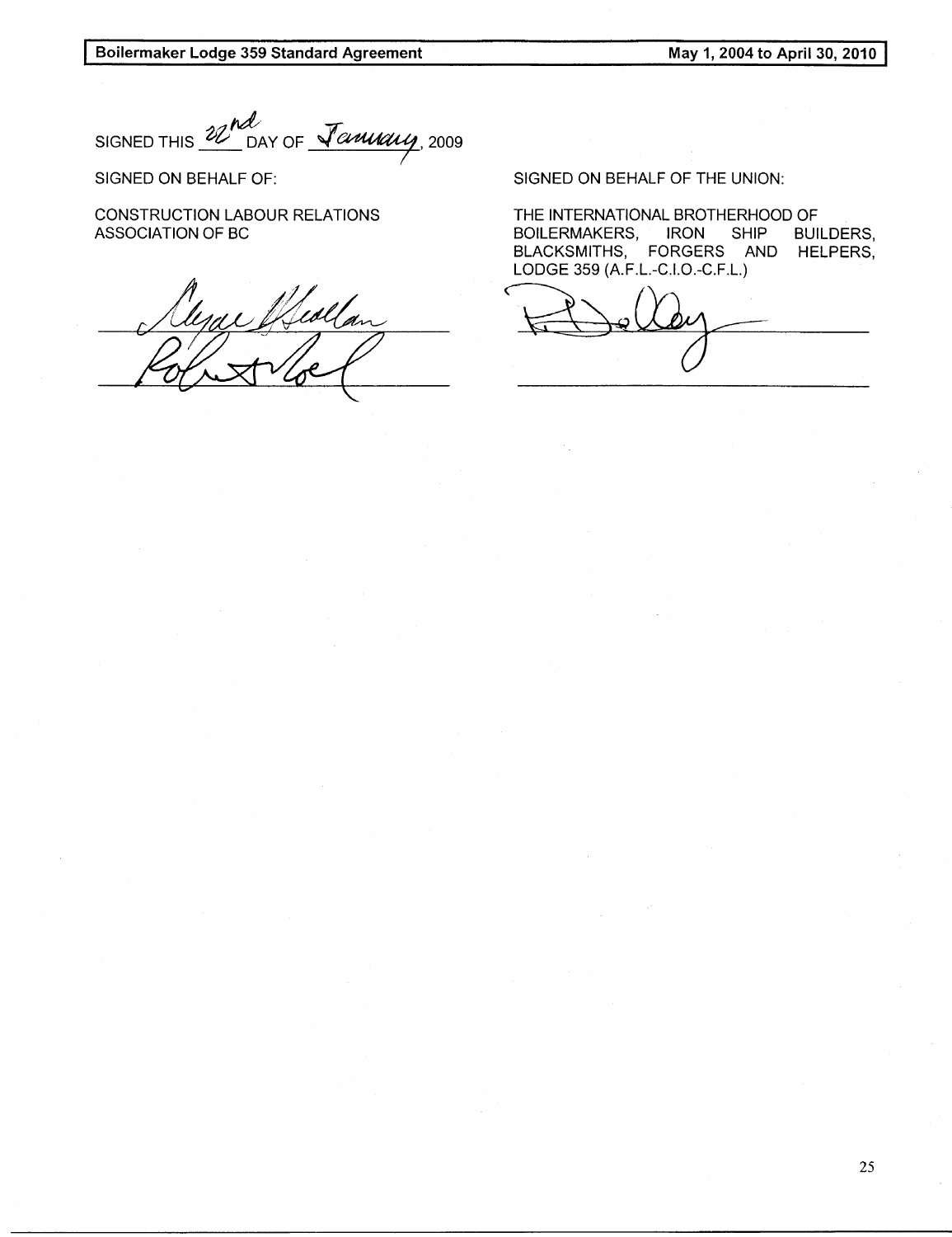# **APPENDIX "A" – WAGE AND BENEFITS SUMMARY**

#### **3.01 Journeyperson**

| <b>Effective Date:</b>         |                                    | <b>June 18/06</b> |                    | May 1/07 | <b>May 1/08</b>    |         | May 1/09 |         |        |
|--------------------------------|------------------------------------|-------------------|--------------------|----------|--------------------|---------|----------|---------|--------|
|                                |                                    |                   |                    |          |                    |         |          |         |        |
| General Foremen                | \$36.47                            |                   | \$38.51<br>\$36.84 |          | \$40.05<br>\$38.31 |         | \$41.08  |         |        |
| Foremen                        | \$34.88                            |                   |                    |          |                    |         | \$39.29  |         |        |
| Journeyman Rate                |                                    | \$31.71           |                    | \$33.49  |                    | \$34.83 |          | \$35.72 |        |
|                                |                                    |                   |                    |          |                    |         |          |         |        |
| <b>Apprentices:</b>            |                                    |                   |                    |          |                    |         |          |         |        |
| 1st 1000 hours (55%)           | \$17.44                            |                   | \$18.42            |          | \$19.16            |         | \$19.65  |         |        |
| 2nd 1000 hours (63%)           | \$19.98                            |                   | \$21.10            |          | \$21.94            |         | \$22.50  |         |        |
| 3rd 1000 hours (68%)           | \$21.56                            |                   | \$22.77            |          | \$23.68            |         | \$24.59  |         |        |
| 4th 1000 hours (73%)           | \$23.15                            |                   | \$24.45            |          | \$25.43            |         | \$26.08  |         |        |
| 5th 1000 hours (78%)           | \$24.73                            |                   | \$26.12<br>\$27.80 |          | \$27.17<br>\$28.91 |         | \$27.86  |         |        |
| 6th 1000 hours (83%)           | \$26.32                            |                   |                    |          |                    |         | \$29.65  |         |        |
| $\frac{1}{7}$ 1000 hours (90%) |                                    | \$28.54           |                    | \$30.14  |                    | \$31.35 |          | \$32.15 |        |
|                                |                                    |                   |                    |          |                    |         |          |         |        |
| Vacation Pay                   |                                    | 6%                |                    | 6%       |                    | 6%      |          | 6%      |        |
| <b>Statutory Holiday Pay</b>   |                                    | 6%                |                    | 6%       |                    | 6%      |          | 6%      |        |
| <b>Industry Funds</b>          |                                    |                   |                    |          |                    |         |          |         |        |
| Health & Welfare               |                                    | \$3.49            |                    |          | \$3.49             |         | \$3.49   |         | \$3.49 |
| Pension                        |                                    | \$4.75            |                    | \$4.75   |                    | \$4.75  |          |         | \$4.75 |
|                                | Apprenticeship & Trade Advancement |                   | \$0.39             |          | \$0.39             |         | \$0.39   |         | \$0.39 |
| <b>Promotion Fund</b>          |                                    | \$0.13            |                    | \$0.13   |                    | \$0.13  |          |         | \$0.13 |
| Jurisdictional Plan            |                                    | \$0.01            |                    | \$0.01   |                    | \$0.01  |          |         | \$0.01 |
| <b>Rehabilitation Fund</b>     |                                    | \$0.02            |                    | \$0.02   |                    | \$0.02  |          |         | \$0.02 |
| Contract Admin.Fund            |                                    | \$0.13            |                    | \$0.13   |                    | \$0.13  |          |         | \$0.13 |
| <b>National Training Fund</b>  |                                    | \$0.09            |                    | \$0.09   |                    | \$0.09  |          | \$0.09  |        |
| <b>BCBCBTU Fund</b>            |                                    | \$0.01            |                    | \$0.01   |                    | \$0.01  |          |         | \$0.01 |
| <b>Affiliation Fund</b>        |                                    | \$0.03            |                    | \$0.03   |                    | \$0.03  |          |         | \$0.03 |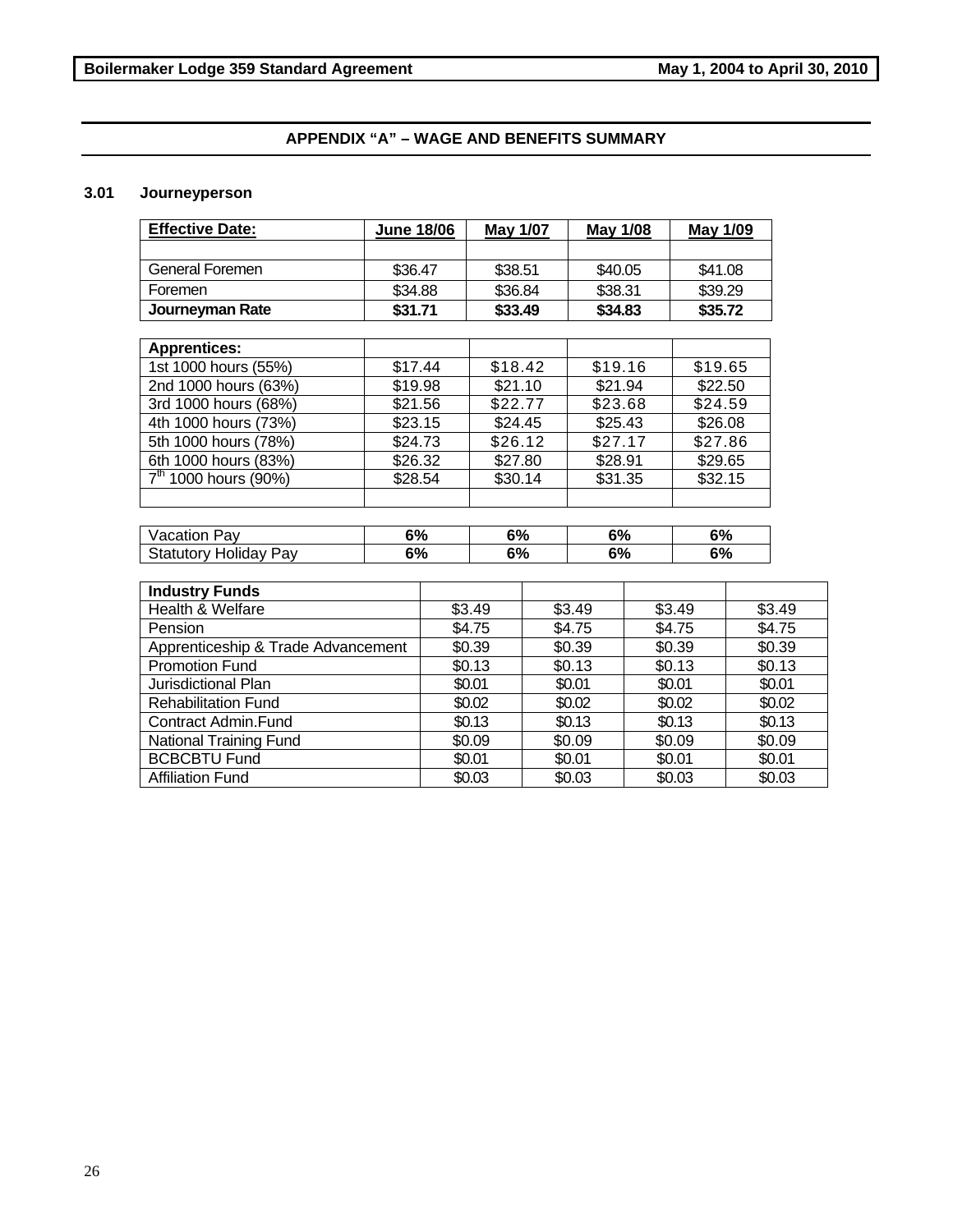# **Appendix B**

#### **CLARIFICATION OF CRAFT JURISDICTION ARTICLE 2 - SECTION 2:02**

The Boilermakers' jurisdiction shall include installations such as, but not limited to, all types of Power Plants, Heavy Water Plants, Chemical Plants, Paper Mills, Oil Refineries, Cement Plants, Atomic Plants, Steel Mills, and all other manufacturing and industrial plants, including institutions and commercial buildings where Boilermaker work is being installed.

The Boilermakers' jurisdiction of construction and erection and assembling will also include the dismantling and demolition of that equipment.

The Boilermakers' jurisdiction shall include but not be limited to, the construction and erection and assembling of all boilers, parts, and working connections therewith, including boiler fronts, heat units, water walls, tube supports and casing, and steam drums. All connections between the boiler and stack (commonly known as breeching) built of sheet steel or iron, supports for the same, uptakes, smoke boxes, air and water heaters, smoke consumers, hot or cold air ducts.

Pontoons, purifying boxes, gas generators and wash tanks or scrubbers, standpipes, brewery vats, water tower, all iron and steel pipe, fin fan coolers, penstocks, scroll casings and flume work, gates, steam, air, gas, oil, water, or other liquid tanks or containers requiring tight joints, including tanks or riveted caulked or welded construction in connection with swimming pools.

The following work in and around blast furnaces and rolling mills viz, hot stoves, blast furnaces, cupolas and dump cars, and all steam, air, water, gas, oil or other liquid tight work. Gasometers, including all frame work in connection with same.

All iron or steel stacks, in connection with power plants, furnaces, rolling mills, manufacturing plants, and all other power plants and all extensions or repairs of such stacks such as, stack liner and flues shall be done by Boilermakers.

The erection of all rods or other steel members, attached to the building structure and used for the purpose of supporting tubes and other Boilermaker work, shall be performed by the Boilermakers.

The erection and repair of blast furnaces including hearth jacket, hearth coolers, tuyere jacket, blast furnace shell, bustle pipe, furnace top ring and dome, offtakes, uptakes, downcomers and attached wearing plates, bleeder pipe, valves and stack, bosh band, dust catcher, hot blast stoves, hot blast valves and castings, gas washer, gas mains, gas precipitators, cold blast main and mixer lines, stove stacks, dust legs, hot ladle cars, supports for main top furnace platform which weld or rivet to shell, stock line brackets and abrasion or wearing plates, tuyere stocks.

The Boilermakers shall also erect catwalks, platforms, stairways, and ladders erected on storage tanks for liquid, gas, processing tanks, and all other tanks and installations commonly referred to as tank farms shall be performed by Boilermakers.

Catwalks, platforms, stairways and ladders supported exclusively by a pressure vessel, such as a bubble or fractionating vessel, shall be erected by Boilermakers.

Forced and induced Draft Fans. Attachments to the ducts and breeching shall be performed by Boilermakers when the fan comes to the job complete and when the fan is knocked down, the Boilermakers shall erect and install the fan housing. The building of oxygen converters, precipitators, breeching and all types of duct work by any mode or method, stacks in connection with all types of furnaces, soaking pits, condensers, coolers, evaporators, bubble towers, the erection of all types of dry storage tanks requiring tight joints, plate fabricated aqueducts or water line, plate fabricated intake and discharge lines in power plants where riveted or welded joints are used, loading, unloading, handling of Boilermaker material by any mode or method shall be performed by the Boilermakers.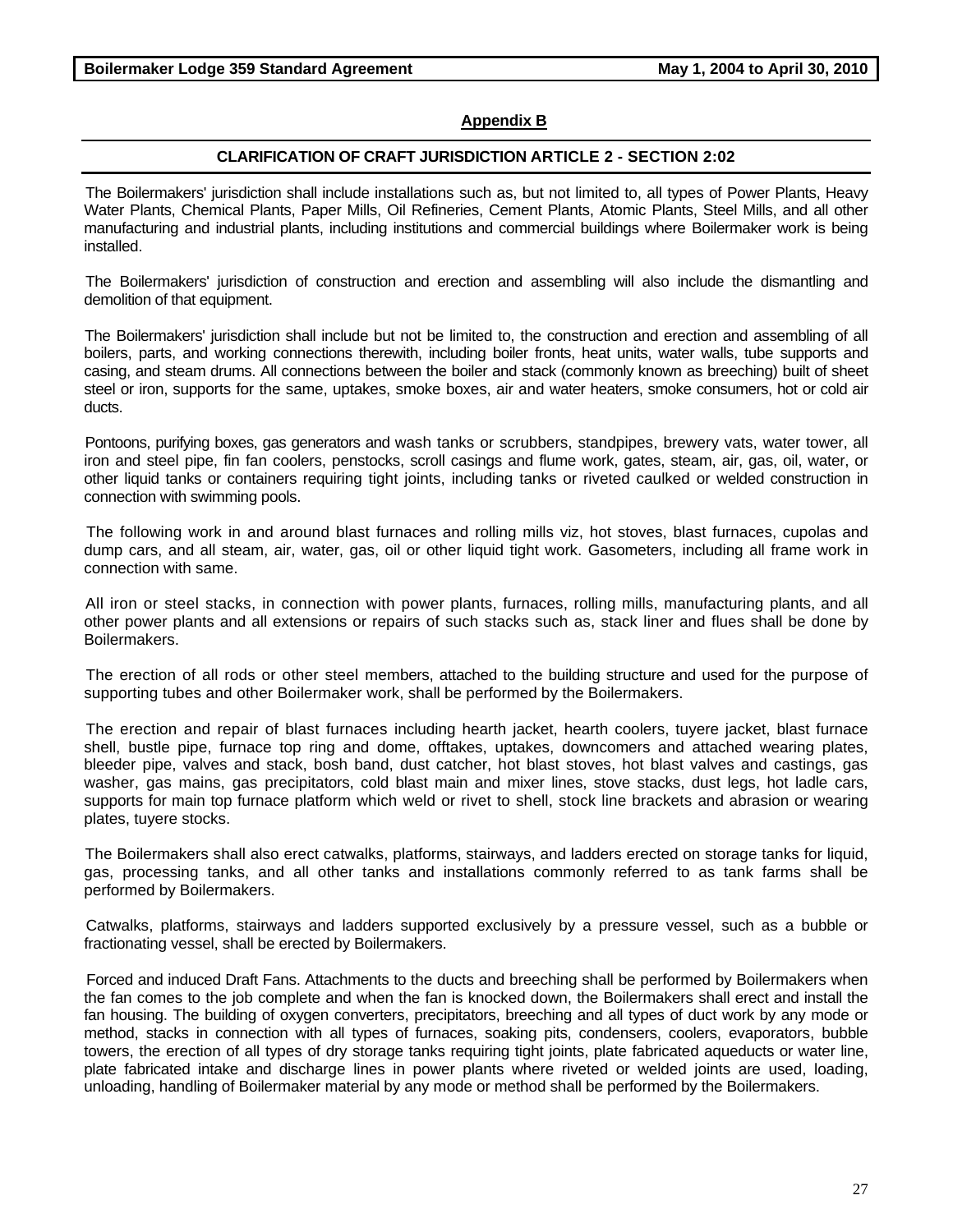Auto claves, denver cells, launderer cells, floatation cells, launderers, electrode cells, digesters, chip bins, pellet bins, pellet load out bins, concentrate bins, bentonite bins, cement bins, incinerators, and all other similar type bins. Digesters, brownstock washers, cookers, save all pans, emco filters, multiclones, cyclones, chutes. All erection, assembling, dismantling, demolition, repairs, alterations, loading, unloading, handling, rigging, sorting, welding, burning, riveting, bolting, staging, scaffolding, drilling, marking, layout, cleaning, preparing, lining of tanks and vessels, plastic and/or rubber vessels, plastic bins, breeching and duct work, all in connection with any of the above shall be the work of the Boilermakers. Wheelabrators and Pangborn dust collectors, smelters, fluid bed roasters, separators, electric furnaces, driers, wasteheat boilers, kilns, thickener tanks, atomic power plants, calandrias and calandria tubes, fuelling machines, blowout panels, steam generators, all component parts of atomic reactors, cookers, dump tanks and the thermal biological shield plate or tubes, airlocks, pressure relief ducts, all protective radiation liners, end shield rings, hot and cold headers, feeder tubes and all other work and equipment historically performed by Boilermakers.

The following work in and around refineries, heavy water plants and chemical plants viz: reactors, low pressure separator, high pressure separator, recycle gas dryer. K.O. drums, stabilizers, steam drums (all), platform charge heater, feed drums, fractionators, It. dist. stripper, fract. OWHI) receiver, (H2S) absorbers, additives drum, hydrocyclones, atmospheric columns, strippers (gas & oil), desalters, flash-drums, debutanizers, deisohexanizers, deprop feed drums, caustic wash towers, water wash towers, depropanizers, deethanizers, silencers, (slurry) separators, catalyst hoppers, reaction boilers, de-aeraters, fuel gas mixing drum, sodium sulphate mix vats, air blowers, silos, dust collectors, PL-34 columns, surge tanks, crude tank mixer, mixers, tanks, breakers, centricleaners, evaporator, demisters, drums, furnaces, headboxes, crushers, centrifuges feed drums, accumulators, sour water drums, coolers, scrubbers, F.C.C. stacks, cyclones, absorbers, depentanizers, fin fan coolers, expanders, deisobutanizers, driers, mixers, treaters, surge drums, acid regenerators, coalescers, washers, extractors, oxidisers, vacuum column, (storage) tempered water tank, coker fractionator, fract. OUH receiver, distillate stripper, water separation drum, coker heater, sulphur converters, agitators, thickenermechanisms, sieve bends, regenerators, stacks, degasifiers, desalters, clarifiers, kamyr digester shells, steaming vessels, coolers, precipitators, economizers, deoilers, converters, flash drums, condensers, steam boilers, floatation cells, and pulverizers.

In addition to the above mentioned work, the Boilermakers' jurisdiction shall include that work which is set forth in the Constitution of the International Brotherhood of Boilermakers, Iron Ship Builders, Blacksmiths, Forgers and Helpers, Article XI, Pages 40, 41, 42, 43, 44, 45, 46 and 47. The Boilermakers shall continue to perform all work that has historically been performed by Boilermakers.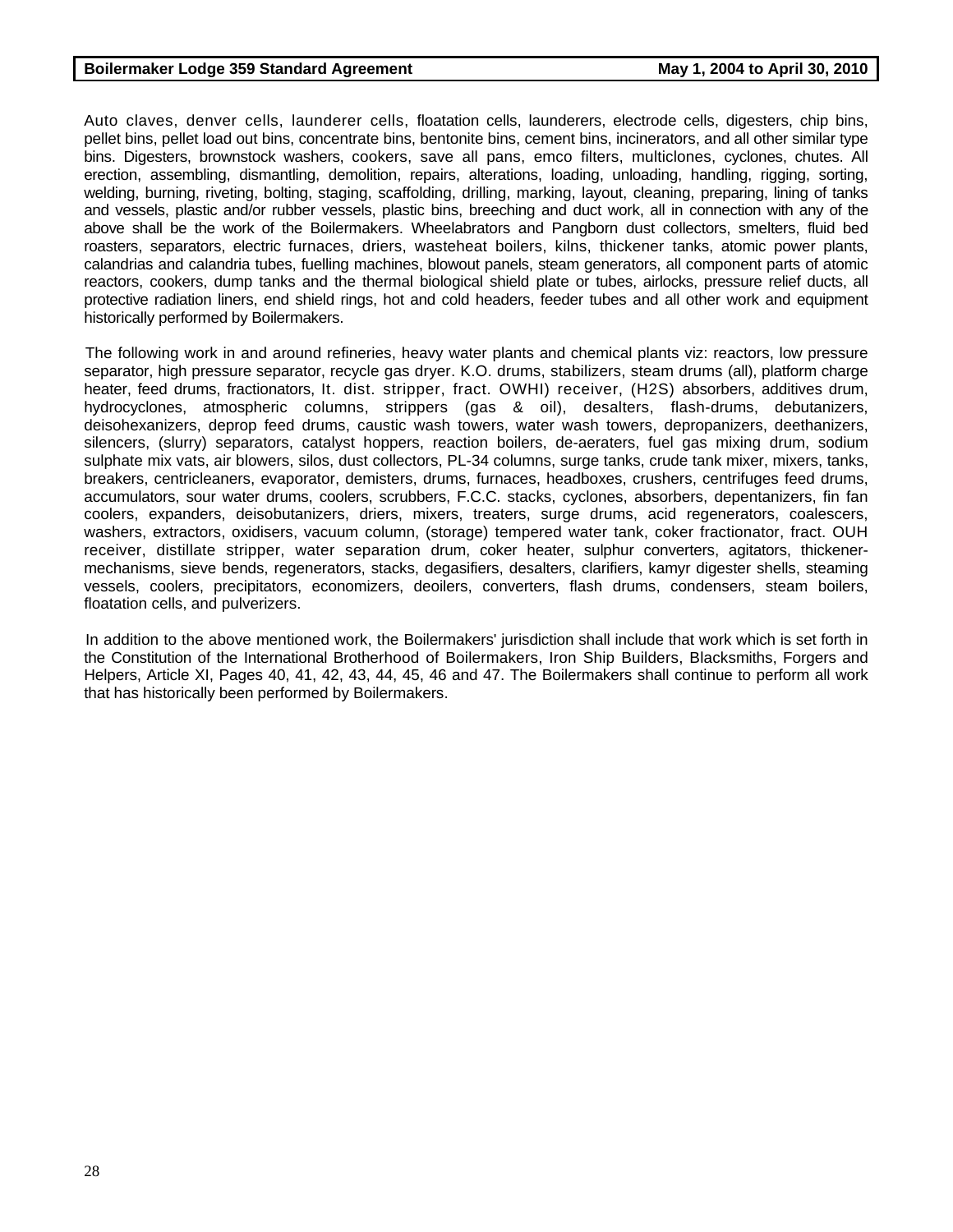# **APPENDIX "B" MAP OF THE BOUNDARY OF THE FREE ZONE**